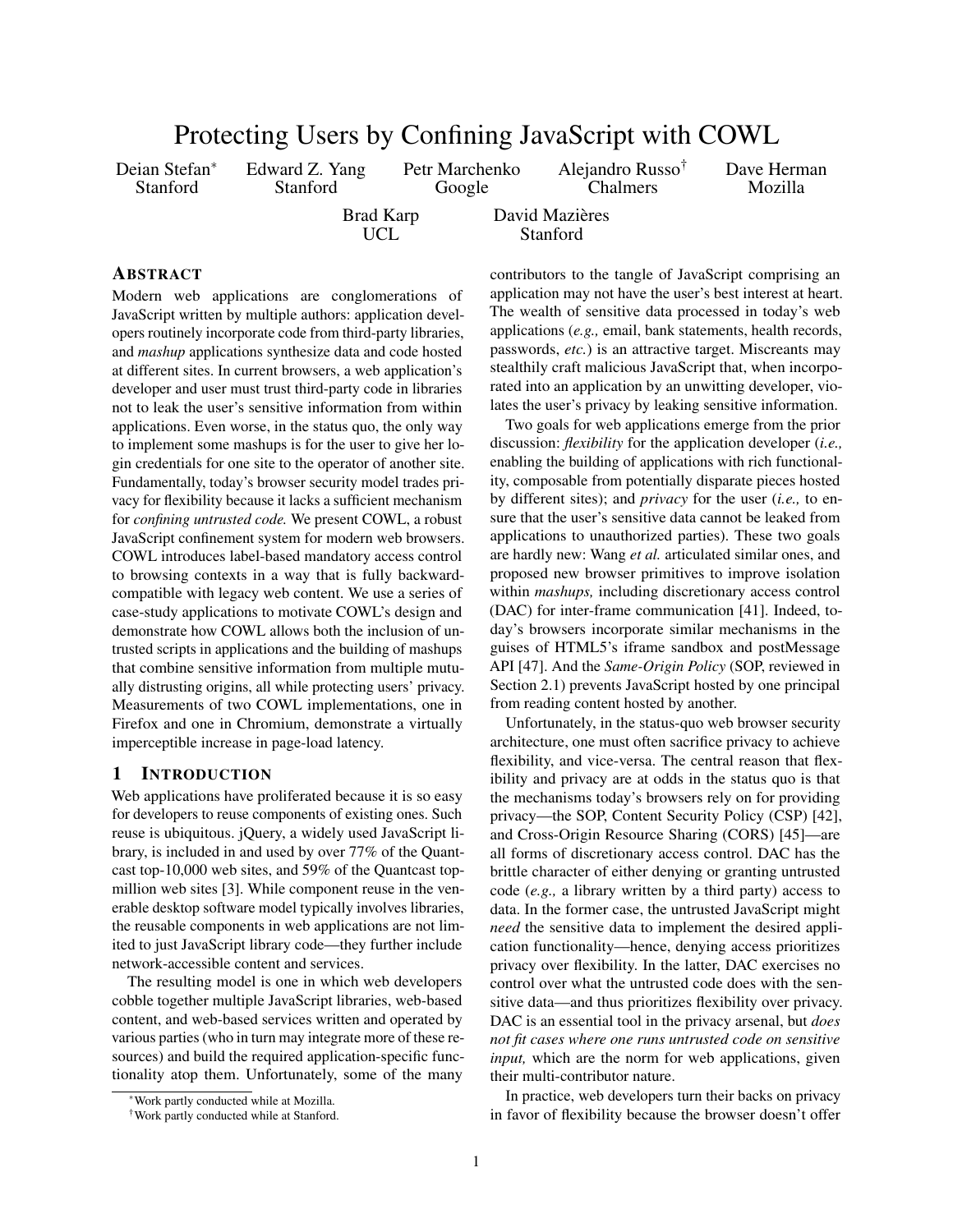primitives that let them opt for both. For example, a developer may want to include untrusted JavaScript from another origin in his application. All-or-nothing DAC leads the developer to include the untrusted library with a script tag, which effectively bypasses the SOP, interpolating untrusted code into the enclosing page and granting it unfettered access to the enclosing page's ori-gin's content.<sup>[1](#page-1-1)</sup> And when a developer of a mashup that integrates content from *other* origins finds that the SOP forbids his application from retrieving data from them, he designs his mashup to require that the user provide the mashup her login credentials for the sites at the two other origins [\[2\]](#page-14-1)—the epitome of "functionality over privacy."

In this paper, we present COWL (Confinement with Origin Web Labels), a mandatory access control (MAC) system that confines untrusted JavaScript in web browsers. COWL allows untrusted code to compute over sensitive data and display results to the user, but prohibits the untrusted code from exfiltrating sensitive data (*e.g.,* by sending it to an untrusted remote origin). It thus allows web developers to opt for *both* flexibility and privacy.

We consider four motivating example web applications—a password strength-checker, an application that imports the (untrusted) jQuery library, an encrypted cloudbased document editor, and a third-party mashup, none of which can be implemented in a way that preserves the user's privacy in the status-quo web security architecture. These examples drive the design requirements for COWL, particularly MAC with *symmetric and hierarchical confinement* that supports *delegation.* Symmetric confinement allows *mutually* distrusting principals each to pass sensitive data to the other, and confine the other's use of the passed sensitive data. Hierarchical confinement allows any developer to confine code she does not trust, and confinement to be nested to arbitrary depths. And delegation allows a developer explicitly to confer the privileges of one execution context on a separate execution context. No prior browser security architecture offers this combination of properties.

We demonstrate COWL's applicability by implementing secure versions of the four motivating applications with it. Our contributions include:

- $\triangleright$  We characterize the shared needs of four case-study web applications (Section [2.2\)](#page-2-0) for which today's browser security architecture cannot provide privacy.
- ► We describe the design of the COWL label-based MAC system for web browsers (Section [3\)](#page-4-0), which meets the requirements of the four case-study web applications.
- $\triangleright$  We describe designs of the four case-study web applications atop COWL (Section [4\)](#page-7-0).
- We describe implementations of COWL (Section [5\)](#page-9-0) for the Firefox and Chromium open-source browsers;

<span id="page-1-3"></span>

Figure 1: Simplified browser architecture.

our evaluation (Section [6\)](#page-10-0) illustrates that COWL incurs minimal performance overhead over the respective baseline browsers.

## 2 BACKGROUND, EXAMPLES, & GOALS

A single top-level web page often incorporates multiple scripts written by different authors.<sup>[2](#page-1-2)</sup> Ideally, the browser should protect the user's sensitive data from unauthorized disclosure, yet afford page developers the greatest possible flexibility to construct featureful applications that reuse functionality implemented in scripts provided by (potentially untrusted) third parties. To make concrete the diversity of potential trust relationships between scripts' authors and the many ways page developers structure amalgamations of scripts, we describe several example web applications, none of which can be implemented with strong privacy for the user in today's web browsers. These examples illustrate key requirements for the design of a flexible browser confinement mechanism. Before describing these examples, however, we offer a brief refresher on status-quo browser privacy polices.

#### <span id="page-1-0"></span>2.1 Browser Privacy Policies

Browsing contexts Figure [1](#page-1-3) depicts the basic building blocks of the current web security architecture. A *browsing context* (*e.g.,* a page or frame) encapsulates presentable content and a JavaScript execution environment (heap and code) that interacts with content through the *Document Object Model (DOM)* [\[47\]](#page-15-1). Browsing contexts may be nested (*e.g.,* by using iframes). They also may read and write persistent storage (*e.g.,* cookies), issue network requests (either implicitly in page content that references a URL retrieved over the network, or explicitly in JavaScript, using the XMLHttpRequest (XHR) constructor), and communicate with other contexts (IPC-style via postMessage, or, in certain cases, by sharing DOM objects). Some contexts such as Web Workers [\[44\]](#page-15-4) run JavaScript but do not instantiate a DOM. We use the terms *context* and *compartment* interchangeably to refer to both browsing contexts and workers, except when the more precise meaning is relevant.

Origins and the Same-Origin Policy Since different authors may contribute components within a page, today's

<span id="page-1-1"></span><sup>&</sup>lt;sup>1</sup> Indeed, jQuery *requires* such access to the enclosing page's content!

<span id="page-1-2"></span><sup>2</sup>Throughout we use "web page" and "web application" interchangeably, and "JavaScript code" and "script" interchangeably.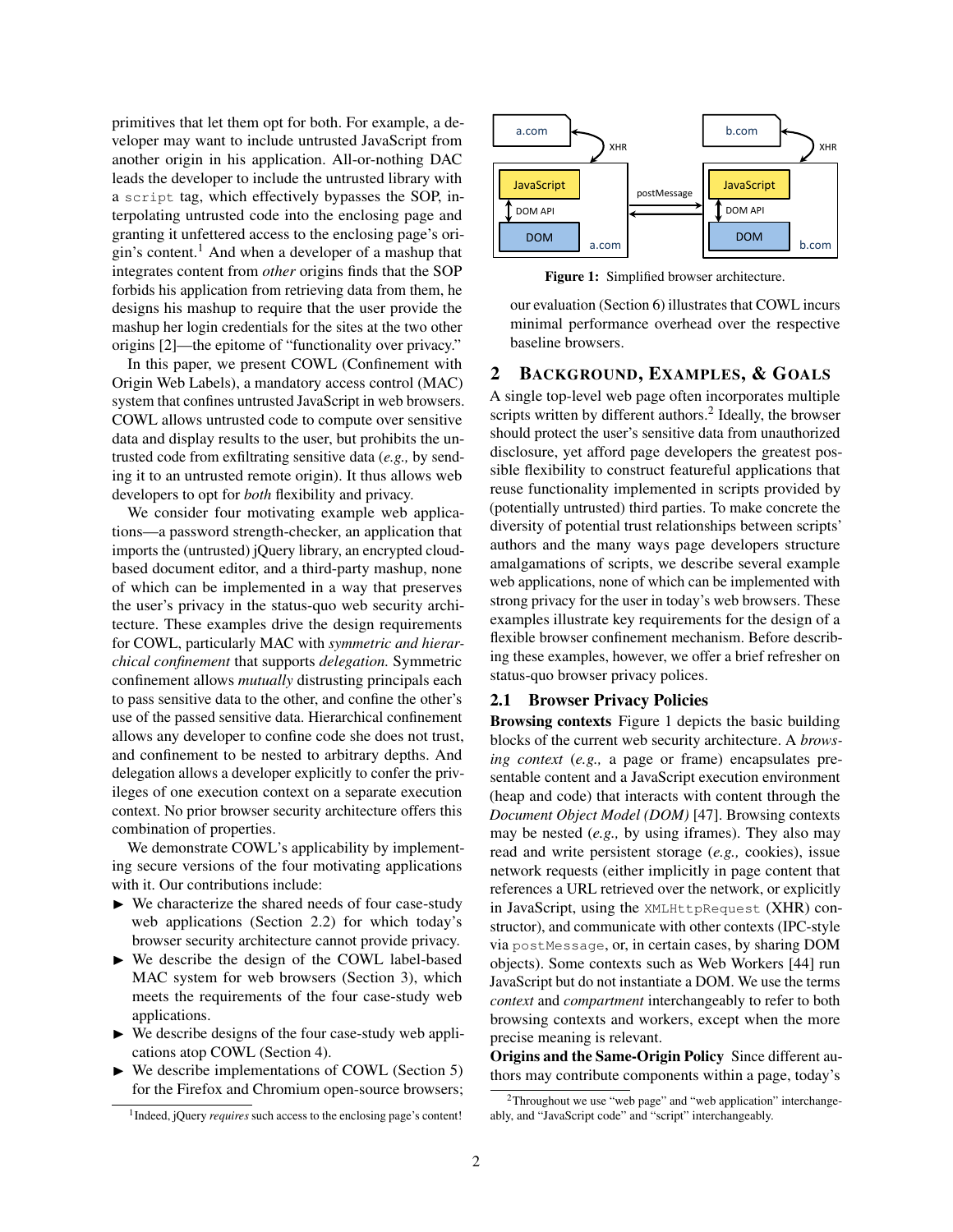status quo browsers impose a security policy on interactions among components. Policies are expressed in terms of *origins*. An origin is a source of authority encoded by the protocol (*e.g.,* https), domain name (*e.g.,* fb.com), and port (*e.g.,* 443) of a resource URL. For brevity, we elide the protocol and port from URLs throughout.

The same-origin policy specifies that an origin's resources should be readable only by content from the same origin [\[7,](#page-14-2) [38,](#page-15-5) [52\]](#page-15-6). Browsers ensure that code executing in an a.com context can only inspect the DOM and cookies of another context if they share the same origin, *i.e.,* a.com. Similarly, such code can only inspect the response to a network request (performed with XHR) if the remote host's origin is a.com.

The SOP does not, however, prevent code from *disclosing* data to foreign origins. For example, code executing in an a.com context can trivially disclose data to b.com by using XHR to perform a network request; the SOP prevents the code from inspecting responses to such crossorigin XHR requests, but does not impose any restrictions on sending such requests. Similarly, code can exfiltrate data by encoding it in the path of a URL whose origin is b.com, and setting the src property of an img element to this URL.

Content Security Policy (CSP) Modern browsers allow the developer to protect a user's privacy by specifying a CSP that limits the communication of a page—*i.e.,* that disallows certain communication ordinarily permitted by the SOP. Developers may set individual CSP directives to restrict the origins to which a context may issue requests of specific types (for images or scripts, XHR destinations, *etc.*) [\[42\]](#page-15-2). However, CSP policies suffer from two limitations. They are *static:* they cannot change during a page's lifetime (*e.g.,* a page may not drop the privilege to communicate with untrusted origins before reading potentially sensitive data). And they are *inaccessible:* JavaScript code cannot inspect the CSP of its enclosing context or some other context, *e.g.,* when determining whether to share sensitive data with that other context.

postMessage and Cross-Origin Resource Sharing (CORS) As illustrated in Figure [1,](#page-1-3) the HTML5 postMessage API [\[43\]](#page-15-7) enables cross-origin communication in IPC-like fashion within the browser. To prevent unintended leaks [\[8\]](#page-14-3), a sender always specifies the origin of the intended recipient; only a context with that origin may read the message.

CORS [\[45\]](#page-15-3) goes a step further and allows controlled cross-origin communication between a browsing context of one origin and a remote server with a different origin. Under CORS, a server may include a header on returned content that explicitly whitelists other origin(s) allowed to read the response.

Note that both postMessage's target origin and CORS are purely discretionary in nature: they allow static selection of which cross-origin communication is allowed and which denied, but enforce no confinement on a receiving compartment of differing origin. Thus, in the status-quo web security architecture, a privacy-conscious developer should only send sensitive data to a compartment of differing origin if she completely trusts that origin.

#### <span id="page-2-0"></span>2.2 Motivating Examples

Having reviewed the building blocks of security policies in status-quo web browsers, we now turn to examples of web applications for which strong privacy is not achievable today. These examples illuminate key design requirements for the COWL confinement system.

Password Strength Checker Given users' propensity for choosing poor (*i.e.,* easily guessable) passwords, many web sites today incorporate functionality to check the strength of a password selected by a user and offer the user feedback (*e.g.,* "too weak; choose another," "strong," *etc.*). Suppose a developer at Facebook (origin fb.com) wishes to re-use password-checking functionality provided in a JavaScript library by a third party, say, from origin sketchy.ru. If the developer at fb.com simply includes the third party's code in a script tag referencing a resource at sketchy.ru, then the referenced script will have unfettered access to both the user's password (provided by the Facebook page, which the library *must* see to do its job) and to write to the network via XHR. This simple state of affairs is emblematic of the ease with which naïve web developers can introduce leaks of sensitive data in applications.

A more skilled web developer could today host the checker script on her *own* server and have that server specify a CSP policy for the page. Unfortunately, a CSP policy that disallows scripts within the page from initiating XHRs to any other origins is *too inflexible,* in that it precludes useful operations by the checker script, *e.g.,* retrieving an updated set of regular expressions describing weak passwords from a remote server (essentially, "updating" the checker's functionality). Doing so requires communicating with a remote origin. Yet a CSP policy that permits such communication, even with the top-level page's same origin, is *too permissive:* a malicious script could potentially carry out a *self-exfiltration attack* and write the password to a public part of the trusted server [\[11,](#page-14-4) [50\]](#page-15-8).

This trade-off between flexibility and privacy, while inherent to CSP, need not be fundamental to the web model. The key insight is that it is entirely safe and useful for an untrusted script to communicate with remote origins *before* it reads sensitive data. We note, then, the requirement of a confinement mechanism that allows code in a compartment to communicate with the network *until it has been exposed to sensitive data.* MAC-based confinement meets this requirement.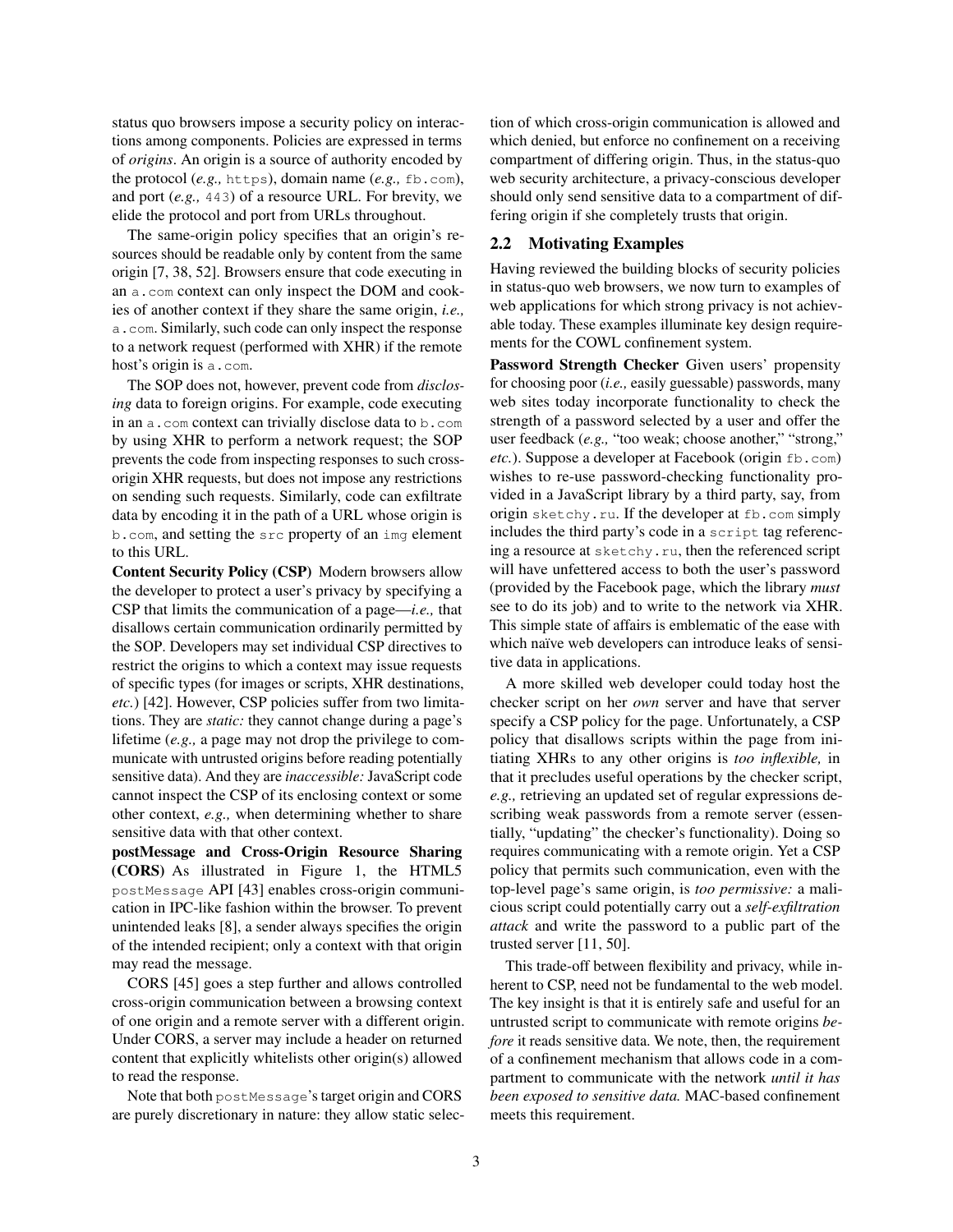<span id="page-3-0"></span>

Figure 2: Third-party password checker architecture under COWL.

Figure [2](#page-3-0) shows how such a design might look. In this and subsequent examples, rectangular frames denote compartments, arrows denote communication (either between a compartment and the network, or IPC-style between compartments), and events during execution are numbered sequentially in time. As we have proposed previously [\[49\]](#page-15-9), compartments may be *labeled* (Section [3.1\)](#page-5-0) with the origins to whose sensitive data they have been exposed. A compartment that has not yet observed sensitive data is denoted public; however, when it wishes to incorporate sensitive data, the compartment *raises* its label (at the cost of being more restricted in where it can write). We illustrate the raising of a label with a "flash" connoting the sensitivity of data being integrated. A compartment's *privilege* (Section [3.3\)](#page-7-1), which specifies the origins for which a script executing in that compartment is trusted, is indicated by a crown. Here, a top-level page at fb.com encapsulates a password-checker script from a third-party origin in a new compartment. The label of the new compartment is initially public. First, in step (1), the checker script is free to download updated regular expressions from an arbitrary remote origin. In step (2), the top-level page sends the user's password to the checker script's worker using postMessage; the password is *labeled*  $\pm$ b.com to indicate that the data is sensitive to this origin (Section [3.2\)](#page-6-0). In step (3) the checker raises its label to reflect that the context is about to be exposed to sensitive data from  $fb$ .com and inspects the password. When the label is raised, COWL atomically denies the context further access to the network in step  $(3)$  $(3)$  $(3)$ .<sup>3</sup> However, the checker script is free to compute the result, which it then returns via postMessage to the top-level page in step (4); the result carries the label fb.com to reflect that the sender may be sending data derived from sensitive data owned by fb.com. Since the top-level page has the fb.com privilege, it can simply read the data (without raising its label).

 $2 \rightarrow 2$  the user to trust the arm daugharalously beset storms. **1 Encrypted Document Editor** Today's web applications.  $3$  based storage (e.g. Google Docs) typically require  $\frac{1}{2}$   $\frac{1}{2}$   $\frac{1}{2}$   $\frac{1}{2}$   $\frac{1}{2}$   $\frac{1}{2}$   $\frac{1}{2}$   $\frac{1}{2}$   $\frac{1}{2}$   $\frac{1}{2}$   $\frac{1}{2}$   $\frac{1}{2}$   $\frac{1}{2}$   $\frac{1}{2}$   $\frac{1}{2}$   $\frac{1}{2}$   $\frac{1}{2}$   $\frac{1}{2}$   $\frac{1}{2}$   $\frac{1}{2}$   $\frac{1}{2}$   $\frac{1}{2}$  Encrypted Document Editor Today's web applications, such as in-browser document editors backed by cloudbased storage (*e.g.,* Google Docs), typically require the user to trust the app developer/cloud-based storage provider (often the same principal under the SOP) with the data in her documents. That is, the provider's server observes the user's data in cleartext. Suppose an organization wished to use an in-browser document editor but did *not* want to reveal its users' document data to the editor provider's server. How might the provider offer a privacy-preserving editor app that would satisfy the needs of such a privacy-conscious organization? One promising approach might be for the "customer" privacy-sensitive organization to implement a trusted document encryption service hosted at its own origin, distinct from that which hosts the editor app. The editor app could allow the user to specify a JavaScript "plugin" library she trusts to perform cryptography correctly. In this design, one origin serves the JavaScript code for the editor app (say, gdocs .com) and a different origin serves the JavaScript code for the cryptography library (say,  $\epsilon$ ff.org). Note that these two origins may be *mutually distrusting.* gdocs.com's script must pass the document's cleartext to a script from eff.org for encryption, but would like to confine the execution of the encryption script so that it cannot exfiltrate the document to any origin *other* than gdocs.com. Similarly, eff.org's cryptography library may not trust gdocs.com with the cleartext document—it would like to confine gdocs.com's editor to prevent exfiltration of the cleartext document to gdocs.com (or to any other origin). This simple use case highlights the need for *symmetric confinement:* when two mutually distrusting scripts from different origins communicate, *each must be able to confine the other's further use of data it provides.*

Third-Party Mashup Some of the most useful web applications are *mashups*; these applications integrate and compute over data hosted by multiple origins. For example, consider an application that reconciles a user's Amazon purchases (the data for which are hosted by amazon .com) against a user's bank statement (the data for which are hosted by chase.com). The user may well deem both these categories of data sensitive and will furthermore not want data from Amazon to be exposed to her bank or vice-versa, nor to any other remote party. Today, if one of the two providers implements the mashup, its application code must bypass the SOP to allow sharing of data across origin boundaries, *e.g.,* by communicating between iframes with postMessage or setting a permissive CORS policy. This approach forfeits privacy: one origin sends sensitive data to the other, after which the receiving origin may exfiltrate that sensitive data at will. Alternatively, a third-party developer may wish to implement and offer this mashup application. Users of such a *thirdparty mashup* give up their privacy, usually by simply

<span id="page-3-1"></span><sup>&</sup>lt;sup>3</sup> For clarity, we use fb.com as the label on the data. This label still allows the checker to send XHR requests to fb.com; to ensure that the checker cannot communicate with *any* origin, COWL provides fresh origins (see Section [3.3\)](#page-7-1).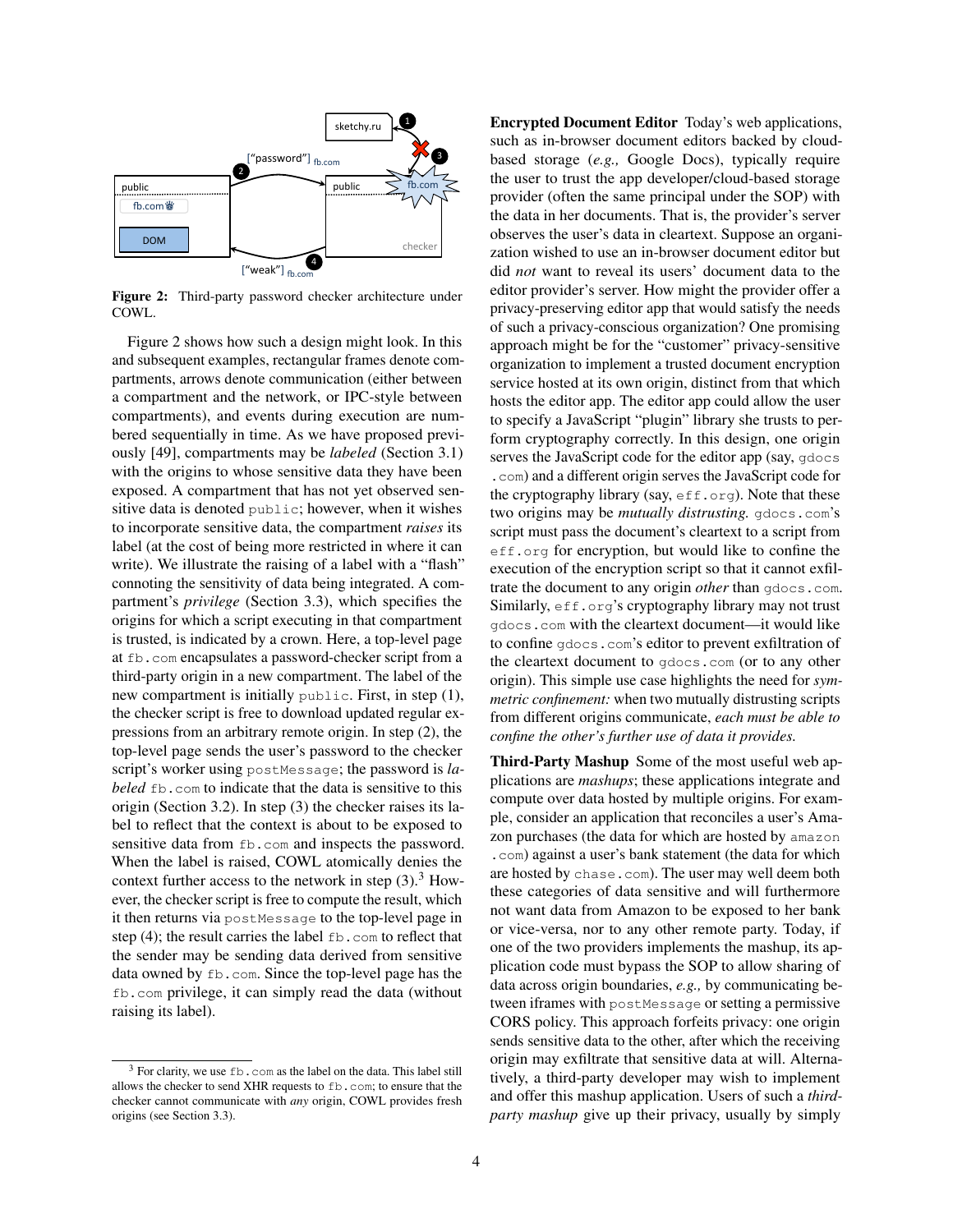handing off credentials, as again today's browser enforces no policy that confines the sensitive data the mashup's code observes within the browser. To enable third-party mashups that do not sacrifice the user's privacy, we note again the need for an untrusted script to be able to issue requests to multiple remote origins (*e.g.,* amazon.com and chase.com), but to lose the privilege to communicate over the network once it has read the responses from those origins. Here, too, MAC-based confinement addresses the shortcomings of DAC.

Untrusted Third-Party Library Web application developers today make extensive use of third-party libraries like jQuery. Simply importing a library into a page provides no isolation whatsoever between the untrusted third-party code and any sensitive data within the page. Developers of applications that process sensitive data want the convenience of reusing popular libraries. But such reuse risks exfiltration of sensitive data by these untrusted libraries. Note that because jQuery requires access to the content of the entire page that uses it, we cannot isolate jQuery in a separate compartment from the parent's, as we did for the password-checker example. Instead, we observe that jQuery demands a design that is a mirror image of that for confining the password checker: we place the *trusted* code for a page in a separate compartment and deem the rest of the page (including the untrusted jQuery code) as untrusted. The trusted code can then communicate with remote origins and inject sensitive data into the untrusted page, but the untrusted page (including jQuery) cannot communicate with remote origins (and thus cannot exfiltrate sensitive data within the untrusted page). This refactoring highlights the need for a confinement system that supports *delegation* and *dropping privilege*: a page should be able to create a compartment, confer its privileges to communicate with remote origins on that compartment, and then give these privileges up.

We note further that any *library* author may wish to reuse functionality from another untrusted library. Accordingly, to allow the broadest reuse of code, the browser should support *hierarchical confinement*—the primitives for confining untrusted code should allow not only a single level of confinement (one trusted context confining one untrusted context), but arbitrarily many levels of confinement (one trusted context confining an untrusted one, that in turn confines a further untrusted one, *etc.*).

### 2.3 Design Goals

We have briefly introduced four motivating web applications that achieve rich functionality by combining code from one or more untrusted parties. The privacy challenges that arise in such applications are unfortunately unaddressed by status-quo browser security policies, such as the SOP. These applications clearly illustrate the need for robust yet flexible confinement for untrusted code in

browsers. To summarize, these applications would appear to be well served by a system that:

- $\blacktriangleright$  Applies mandatory access control (MAC);
- ▶ Is *symmetric, i.e.*, it permits two principals to *mutually* distrust one another, and each prevent the other from exfiltrating its data;
- $\blacktriangleright$  Is *hierarchical, i.e.*, it permits principal *A* to confine code from principal *B* that processes *A*'s data, while principal *B* can independently confine code from principal *C* that processes *B*'s data, *etc.*
- I Supports *delegation* and *dropping privilege, i.e.,* it permits a script running in a compartment with the privilege to communicate with some set of origins to confer those privileges on another compartment, then relinquish those privileges itself.

In the next section, we describe COWL, a new confinement system that satisfies these design goals.

## <span id="page-4-0"></span>3 THE COWL CONFINEMENT SYSTEM

The COWL confinement system extends the browser security model while leaving the browser fully compatible with today's "legacy" web applications.<sup>[4](#page-4-1)</sup> Under COWL, the browser treats a page exactly like a legacy browser does unless the page executes a COWL API operation, at which point the browser records that page as running in *confinement mode,* and all further operations by that page are subject to confinement by COWL. COWL augments today's web browser with three primitives, all of which appear in the simple password-checker application example in Figure [2.](#page-3-0)

*Labeled browsing contexts* enforce MAC-based confinement of JavaScript at the granularity of a context (*e.g.,* a worker or iframe). The rectangular frames in Figure [2](#page-3-0) are labeled contexts. As contexts may be nested, labeled browsing contexts allow hierarchical confinement, whose importance for supporting nesting of untrusted libraries we discussed in Section [2.2.](#page-2-0)

When one browsing context sends sensitive information to another, a sending context can use *labeled communication* to confine the potentially untrusted code receiving the information. This enables symmetric confinement, whose importance in building applications that compose mutually distrusting scripts we articulated in Section [2.2.](#page-2-0) In Figure [2,](#page-3-0) the arrows between compartments indicate labeled communication, where a subscript on the communicated data denotes the data's label.

COWL may grant a labeled browsing context one or more *privileges,* each with respect to an origin, and each of which reflects trust that the scripts executing within

<span id="page-4-1"></span><sup>&</sup>lt;sup>4</sup>In prior work, we described how confinement can subsume today's browser security primitives, and advocated replacing them entirely with a clean-slate, confinement-based model [\[49\]](#page-15-9). In this paper, we instead prioritize incremental deployability, which requires coexistence alongside the status quo model.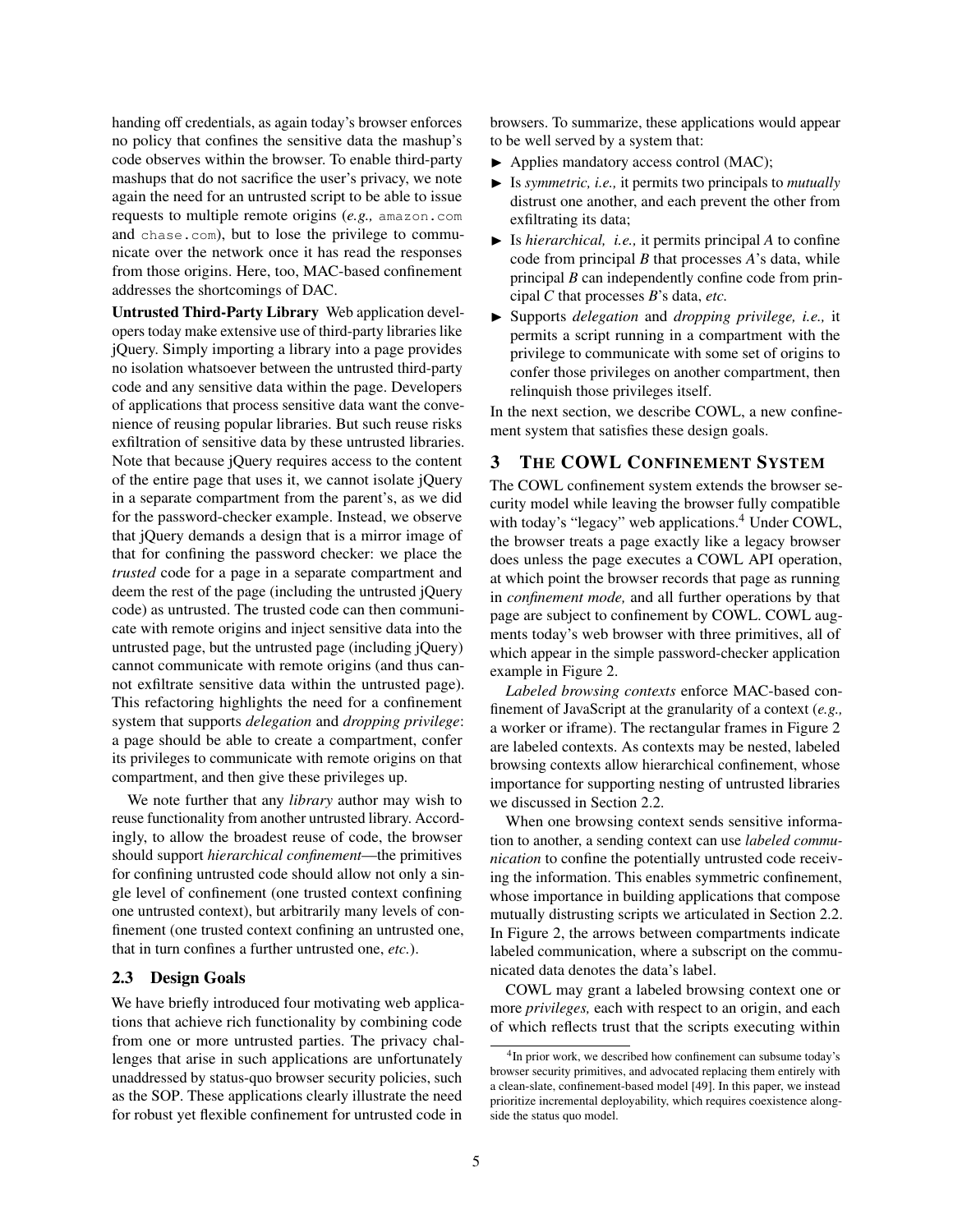that context will not violate the secrecy and integrity of that origin's data, *e.g.,* because the browser retrieved them from that origin. A privilege authorizes scripts within a context to execute certain operations, such as *declassification* and *delegation*, whose abuse would permit the release of sensitive information to unauthorized parties. In COWL, we express privilege in terms of origins. The crown icon in the left compartment in Figure [2](#page-3-0) denotes that this compartment may execute privileged operations on data labeled with the origin fb.com-more succinctly, that the compartment holds the privilege for fb.com. The compartment uses that privilege to remain unconfined by declassifying the checker response labeled fb.com.

We now describe these three constructs in greater detail.

#### <span id="page-5-0"></span>3.1 Labeled Browsing Contexts

A COWL application consists of multiple labeled contexts. Labeled contexts extend today's browser contexts, used to isolate iframes, pages, *etc.*, with MAC *labels*. A context's label specifies the security policy for all data within the context, which COWL enforces by restricting the flow of information to and from other contexts and servers.

As we have proposed previously [\[33,](#page-15-10) [49\]](#page-15-9), a label is a pair of boolean formulas over origins: a *secrecy* formula specifying which origins may read a context's data, and an *integrity* formula specifying which origins may write it. For example, only Amazon or Chase may read data labeled (amazon.com ∨ chase.com, amazon.com), and only Amazon may modify it.<sup>[5](#page-5-1)</sup> Amazon could assign this label to its order history page to allow a Chasehosted mashup to read the user's purchases. On the other hand, after a third-party mashup hosted by mint.com (as described in Section [2.2\)](#page-2-0) reads *both* the user's Chase bank statement data *and* Amazon purchase data, the label on data produced by the third-party mashup will be  $\langle$  amazon.com  $\land$  chase.com, mint.com $\rangle$ . This secrecy label component specifies that the data may be sensitive to both parties, and without both their consent (see Section [3.3\)](#page-7-1), it should only be read by the user; the integrity label component, on the other hand, permits only code hosted by Mint to modify the resulting data.

COWL enforces label policies in a MAC fashion by only allowing a context to communicate with other contexts or servers whose labels are at least as restricting. (A server's "label" is simply its origin.) Intuitively, when a context wishes to send a message, the target must not allow additional origins to read the data (preserving secrecy). Dually, the source context must not be writable by origins not otherwise trusted by the target. That is, the source must be at least as trustworthy as the target. We say that such a target label "subsumes" the source label. For

example, a context labeled  $\langle \text{amazon.com}, \text{mint.com} \rangle$ can send messages to one labeled  $\langle$  amazon.com  $\wedge$ chase.com,  $mint.com$ , since the latter is trusted to preserve the privacy of amazon.com (and chase.com). However, communication in the reverse direction is not possible since it may violate the privacy of chase.com. In the rest of this paper, we limit our discussion to secrecy and only comment on integrity where relevant; we refer the interested reader to [\[33\]](#page-15-10) for a full description of the label model.

A context can freely *raise* its label, *i.e.,* change its label to any label that is more restricting, in order to receive a message from an otherwise prohibited context. Of course, in raising its label to read more sensitive data from another context, the context also becomes more restricted in where it can write. For example, a Mint context labeled  $\langle$  amazon.com $\rangle$  can raise its label to  $\langle$  amazon.com  $\land$  chase.com $\rangle$  to read bank statements, but only at the cost of giving up its ability to communicate with Amazon (or, for that matter, any other) servers. When creating a new context, code can impose an upper bound on the context's label to ensure that untrusted code cannot raise its label and read data above this *clearance*. This notion of clearance is well established [\[14,](#page-14-5) [17,](#page-14-6) [34,](#page-15-11) [35,](#page-15-12) [51\]](#page-15-13); we discuss its relevance to covert channels in Section [7.](#page-11-0)

As noted, COWL allows a labeled context to create additional labeled contexts, much as today's browsing contexts can create sub-compartments in the form of iframes, workers, *etc.* This functionality is crucial for compartmentalizing a system hierarchically, where the developer places code of different degrees of trustworthiness in separate contexts. For example, in the password checker example in Section [2.2,](#page-2-0) we create a child context in which we execute the untrusted checker script. Importantly, however, code should not be able to leak information by laundering data through a newly created context. Hence, a newly created context implicitly inherits the current label of its parent. Alternatively, when creating a child, the parent may specify an initial current label for the child that is *more* restrictive than the parent's, to confine the child further. Top-level contexts (*i.e.,* pages) are assigned a default label of public, to ensure compatibility with pages written for the legacy SOP. Such browsing contexts can be restricted by setting a COWL-label HTTP response header, which dictates the minimal document label the browser must enforce on the associated content.

COWL applications can create two types of context. First, an application can create standard (but labeled) contexts in the form of pages, iframes, workers, *etc.* Indeed, it may do so because a COWL application is merely a regular web application that additionally uses the COWL API. It thus is confined by MAC, in addition to today's web security policies. Note that to enforce MAC, COWL must mediate all pre-existing communication channels—even

<span id="page-5-1"></span><sup>&</sup>lt;sup>5</sup>∨ and  $\land$  denote disjunction and conjunction. A comma separates the secrecy and integrity formulas.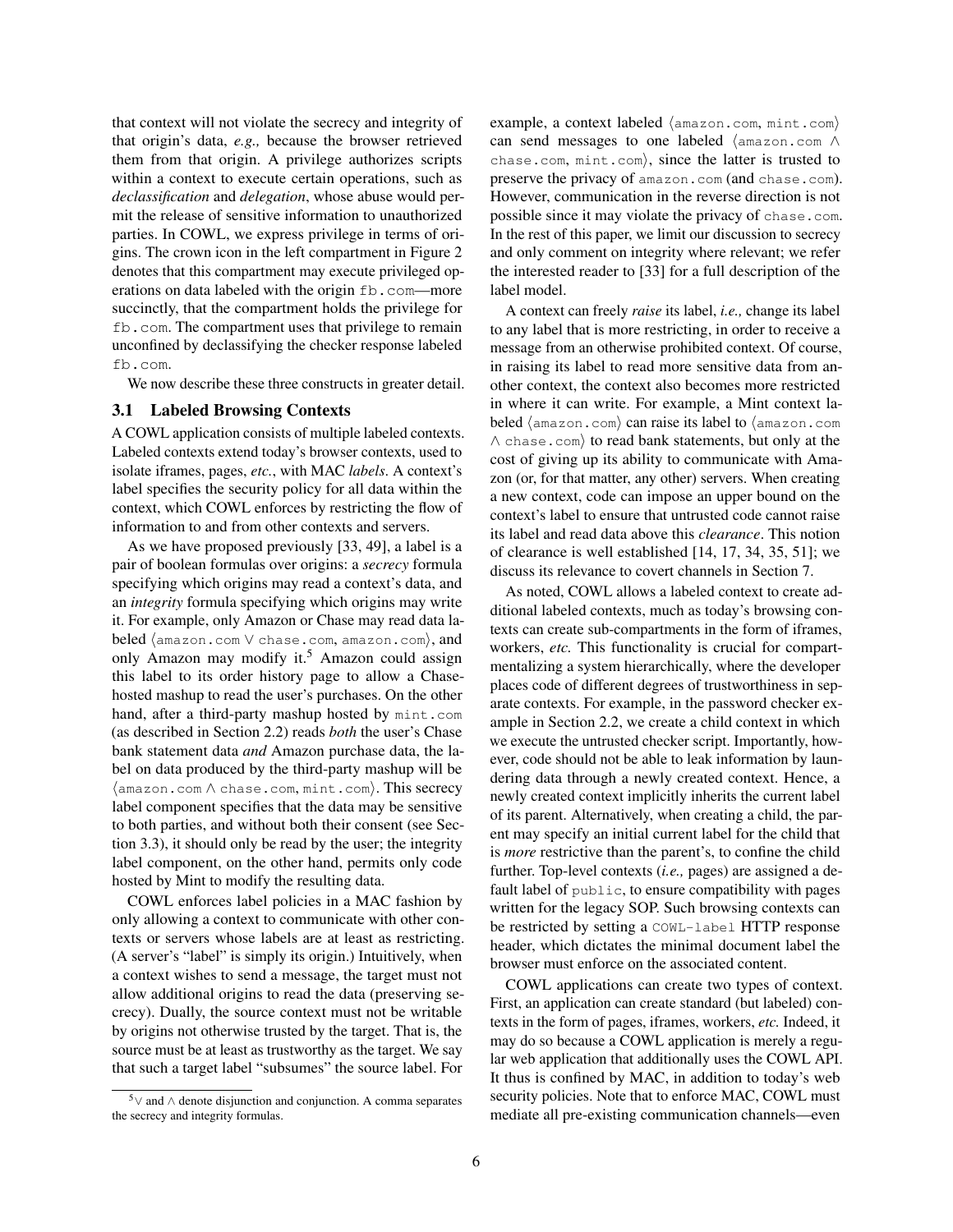subtle and implicit channels, such as content loading according to contexts' labels. We describe how COWL does so in Section [5.](#page-9-0)

Second, a COWL application can create labeled contexts in the form of *lightweight labeled workers (LWorkers)*. Like normal workers [\[44\]](#page-15-4), the API exposed to LWorkers is minimal; it consists only of constructs for communicating with the parent, the XHR constructor, and the COWL API. Unlike normal workers, which execute in separate threads, an LWorker executes in the same thread as its parent, sharing its event loop. This sharing has the added benefit of allowing the parent to give the child (labeled) access to its DOM, any access to which is treated as both a read and a write, *i.e.,* bidirectional communication. Our third-party library example uses such a *DOM worker* to isolate the trusted application code, which requires access to the DOM, from the untrusted jQuery library. In general, LWorkers—especially when given DOM access simplify the isolation and confinement of scripts (*e.g.,* the password strength checker) that would otherwise run in a shared context, as when loaded with script tags.

#### <span id="page-6-0"></span>3.2 Labeled Communication

Since COWL enforces a label check whenever a context sends a message, the design described thus far is already symmetric: a source context can confine a target context by raising its label (or a child context's label) and thereafter send the desired message. To read this message, the target context must confine itself by raising its label accordingly. These semantics can make interactions between contexts cumbersome, however. For example, a sending context may wish to communicate with multiple contexts, and need to confine those target contexts with different labels, or even confine the same target context with different labels for different messages. And a receiving context may need unfettered communication with one or more origins for a time before confining itself by raising its label to receive a message. In the passwordchecker example application, the untrusted checker script at the right of Figure [2](#page-3-0) exhibits exactly this latter behavior: it needs to communicate with untrusted remote origin sketchy.ru before reading the password labeled fb.com.

Labeled Blob Messages (Intra-Browser) To simplify communication with confinement, we introduce the *labeled Blob,* which binds together the payload of an individual inter-context message with the label protecting it. The payload takes the form of a serialized immutable object of type Blob [\[47\]](#page-15-1). Encapsulating the label with the message avoids the cumbersome label raises heretofore necessary in both sending and receiving contexts before a message may even be sent or received. Instead, COWL allows the developer sending a message from a context to specify the label to be attached to a labeled Blob; any

label as or more restrictive than the sending context's current label may be specified (modulo its clearance). While the receiving context may receive a labeled Blob with no immediate effect on the origins with which it can com-municate, it may only inspect the label, not the payload.<sup>[6](#page-6-1)</sup> Only after raising its label as needed may the receiving context read the payload.

Labeled Blobs simplify building applications that incorporate distrust among contexts. Not only can a sender impose confinement on a receiver simply by labeling a message; a receiver can delay inspecting a sensitive message until it has completed communication with untrusted origins (as does the checker script in Figure [2\)](#page-3-0). They also ease the implementation of integrity in applications, as they allow a context that is not trusted to modify content in some other context to serve as a passive conduit for a message from a third context that *is* so trusted.

Labeled XHR Messages (Browser–Server) Thus far we have focused on confinement as it arises when two browser contexts communicate. Confinement is of use in browser-server communication, too. As noted in Section [3.1,](#page-5-0) COWL only allows a context to communicate with a server (whether with XHR, retrieving an image, or otherwise) when the server's origin subsumes the context's label. Upon receiving a request, a COWL-aware web server may also wish to know the current label of the context that initiated it. For this reason, COWL attaches the current label to every request the browser sends to a server.<sup>[7](#page-6-2)</sup> As also noted in Section [3.1,](#page-5-0) a COWL-aware web server may elect to label a response it sends the client by including a COWL-label header on it. In such cases, the COWL-aware browser will only allow the receiving context to read the XHR response if its current label subsumes that on the response.

Here, again, a context that receives labeled data—in this case from a server—may wish to defer raising its label until it has completed communication with other remote origins. To give a context this freedom, COWL supports *labeled XHR* communication. When a script invokes COWL's labeled XHR constructor, COWL delivers the response to the initiating script as a labeled Blob. Just as with labeled Blob intra-browser IPC, the script is then free to delay raising its label to read the payload of the response—and delay being confined—until after it has completed its other remote communication. For example, in the third-party mashup example, Mint only confines itself once it has received all necessary (labeled) responses from both Amazon and Chase. At this point it processes the data and displays results to the user, but it can no longer send requests since doing so may leak

<span id="page-6-1"></span><sup>6</sup>The label itself cannot leak information—COWL still ensures that the target context's label is at least as restricting as that of the source.

<span id="page-6-2"></span> $7$ COWL also attaches the current privilege; see Section [3.3.](#page-7-1)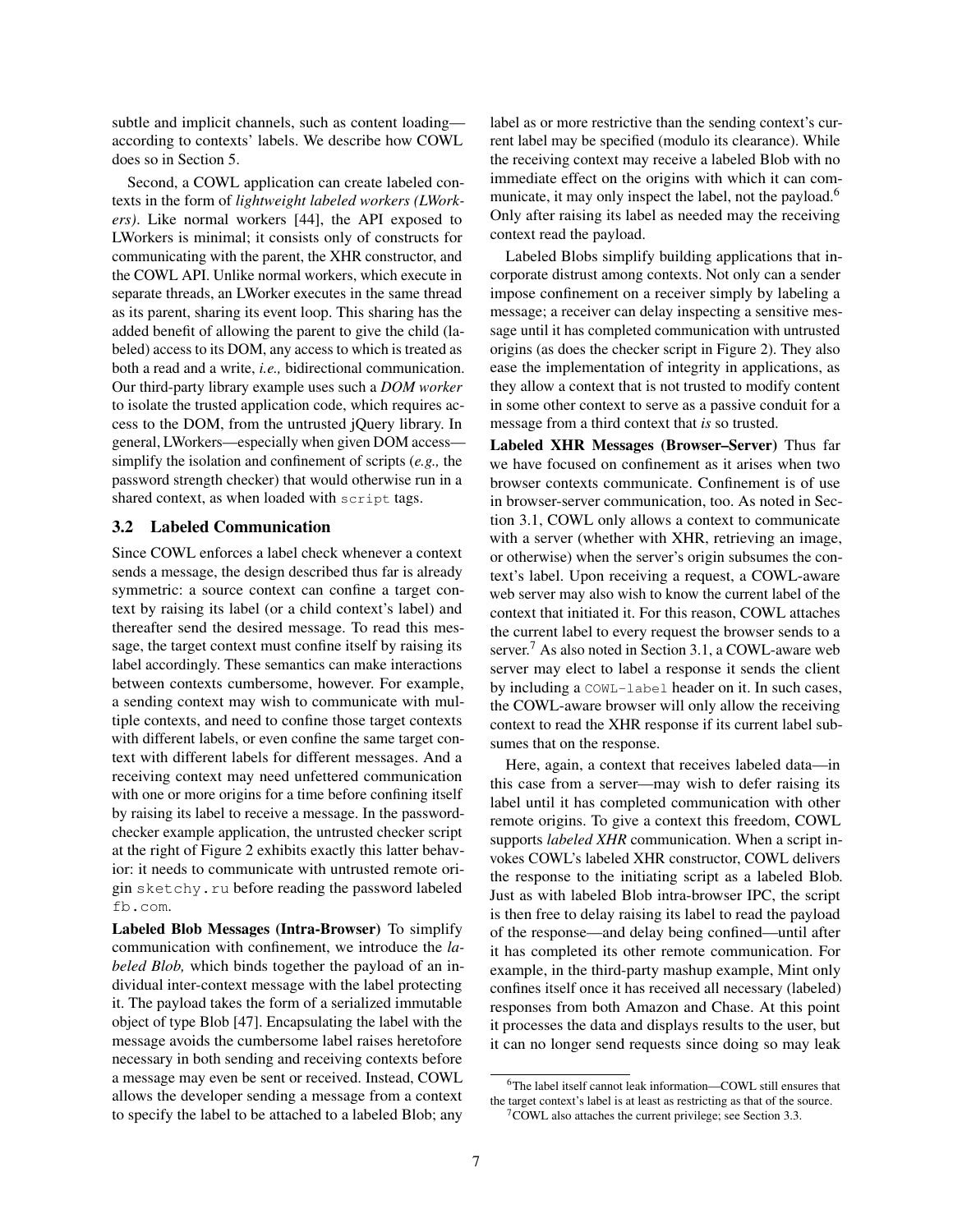information.[8](#page-7-2)

## <span id="page-7-1"></span>3.3 Privileges

While confinement handily enforces secrecy, there are occasions when an application must eschew confinement in order to achieve its goals, and yet can uphold secrecy while doing so. For example, a context may be confined with respect to some origin (say, a.com) as a result of having received data from that origin, but may need to send an encrypted version of that data to a third-party origin. Doing so does not disclose sensitive data, but COWL would normally prohibit such an operation. In such situations, how can a context *declassify* data, and thus be permitted to send to an arbitrary recipient, or avoid the recipient's being confined?

COWL's *privilege* primitive enables safe declassification. A context may hold one or more privileges, each with respect to some origin. Possession of a privilege for an origin by a context denotes trust that the scripts that execute within that context will not compromise the secrecy of data from that origin. Where might such trust come from (and hence how are privileges granted)? Under the SOP, when a browser retrieves a page from a.com, any script within the context for the page is trusted not to violate the secrecy of a.com's data, as these scripts are deemed to be executing on behalf of a.com. COWL makes the analogous assumption by granting the privilege for a.com to the context that retrieves a page from a.com: scripts executing in that context are similarly deemed to be executing on behalf of a.com, and thus are trusted not to leak a.com's data to unauthorized parties—even though they can declassify data. Only the COWL runtime can create a new privilege for a valid remote origin upon retrieval of a page from that origin; a script cannot synthesize a privilege for a valid remote origin.

To illustrate the role of privileges in declassification, consider the encrypted Google Docs example application. In the implementation of this application atop COWL, code executing on behalf of eff.org (*i.e.,* in a compartment holding the eff.org privilege) with a current label  $\langle \text{eff.org} \land \text{gdoc.com} \rangle$  is permitted to send messages to a context labeled  $\langle$  gdoc.com $\rangle$ . Without the eff.org privilege, this flow would not be allowed, as it may leak the EFF's information to Google.

Similarly, code can declassify information when unlabeling messages. Consider now the password checker example application. The left context in Figure [2](#page-3-0) leverages its fb.com privilege to declassify the password strength result, which is labeled with its origin, to avoid (unecessarily) raising its label to fb.com.

COWL generally exercises privileges *implicitly:* if a

context holds a privilege, code executing in that context will, with the exception of sending a message, always attempt to use it. $9$  COWL, however, lets code control the use of privileges by allowing code to get and set the underlying context's privileges. Code can drop privileges by setting its context's privileges to **null**. Dropping privileges is of practical use in confining closely coupled untrusted libraries like jQuery. Setting privileges, on the other hand, increases the trust placed in a context by authorizing it act on behalf of origins. This is especially useful since COWL allows one context to *delegate* its privileges (or a subset of them) to another; this functionality is also instrumental in confining untrusted libraries like jQuery. Finally, COWL also allows a context to create privileges for *fresh* origins, *i.e.,* unique origins that do not have a real protocol (and thus do not map to real servers). These fresh origins are primarily used to *completely* confine a context: the sender can label messages with such an origin, which upon inspection will raise the receiver's label to this "fake" origin, thereby ensuring that it cannot communicate except with the parent (which holds the fresh origin's privilege).

#### <span id="page-7-0"></span>4 APPLICATIONS

In Section [2.2,](#page-2-0) we characterized four applications and explained why the status-quo web architecture cannot accommodate them satisfactorily. We then described the COWL system's new browser primitives. We now close the loop by demonstrating how to build the aforementioned applications with the COWL primitives.

Encrypted Document Editor The key feature needed by an encrypted document editor is symmetric confinement, where two mutually distrusting scripts can each confine the other's use of data they send one another. Asymmetrically conferring COWL privileges on the distrusting components is the key to realizing this application.

Figure [3](#page-8-0) depicts the architecture for an encrypted document editor. The editor has three components: a component which has the user's Google Docs credentials and communicates with the server (gdoc.com), the editor proper (also gdoc.com), and the component that performs encryption (eff.org). COWL provides privacy as follows: if eff.org is honest, then COWL ensures that the cleartext of the user's document is not leaked to any origin. If only gdoc.com is honest, then gdoc.com may be able to recover cleartext (*e.g.,* the encryptor may have used the null "cipher"), but the encryptor should not be able to exfiltrate the cleartext to anyone else.

How does execution of the encrypted document editor proceed? Initially, gdoc.com downloads (1) the en-

<span id="page-7-2"></span><sup>8</sup>To continuously process data in "streaming" fashion, one may partition the application into contexts that poll Amazon and Chase's servers for new data and pass labeled responses to the confined context that processes the payloads of the responses.

<span id="page-7-3"></span><sup>&</sup>lt;sup>9</sup> While the alternative approach of explicit exercise of privileges (*e.g.,* when registering an onmessage handler) may be safer [\[23,](#page-14-7) [34,](#page-15-11) [51\]](#page-15-13), we find it a poor fit with existing asynchronous web APIs.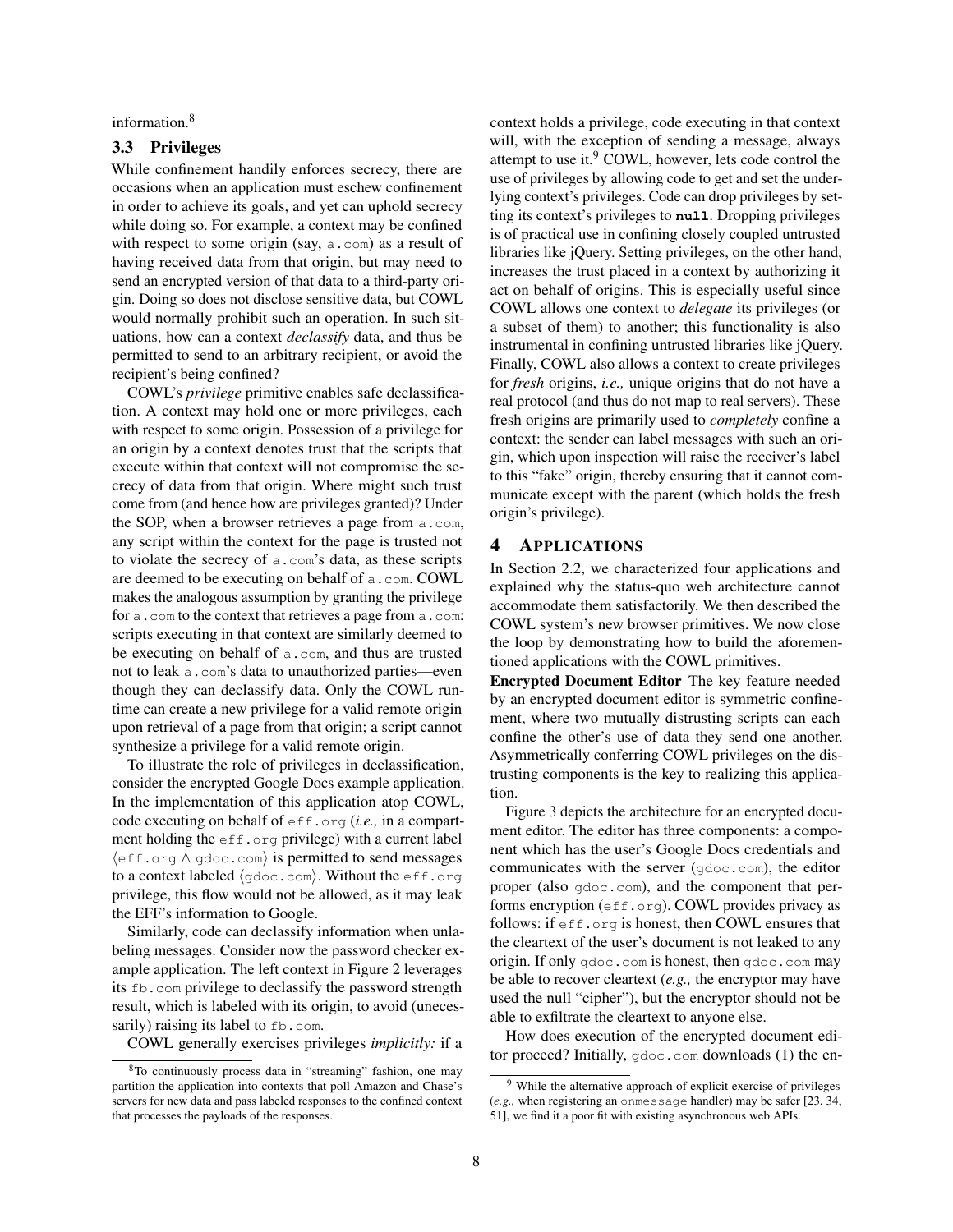<span id="page-8-0"></span>

Figure 3: Encrypted document editor architecture.

<span id="page-8-1"></span>

Figure 4: Third-party mashup under COWL.

crypted document from Google's servers. As the document is encrypted, it opens an iframe to  $eff.$  org, with initial label public so it can communicate with the eff.org server and download the private key (2) which will be used to decrypt the document. Next, it sends the encrypted document as a labeled Blob, with the label  $\langle$ gdoc.com $\rangle$  (3); the iframe unlabels the Blob and raises its label (4) so it can decrypt the document. Finally, the iframe passes the decrypted document (labeled as  $\langle \text{qdoc.com} \wedge \text{eff.org} \rangle$  to the iframe (5) implementing the editor proper.

To save the document, these steps proceed in reverse: the editor sends a decrypted document to the encryptor (5), which encrypts it with the private key. Next, the critical step occurs: the encryptor exercises its privileges to send a labeled blob of the encrypted document which is *only* labeled  $\langle$  gdoc.com $\rangle$  (3). Since the encryptor is the only compartment with the  $eff.org$  privilege, all documents must pass through it for encryption before being sent elsewhere; conversely, it itself cannot exfiltrate any data, as it is confined by gdoc.com in its label.

We have implemented a password manager atop COWL that lets users safely store passwords on third-party webaccessible storage. We elide its detailed design in the interest of brevity, and note only that it operates similarly to the encrypted document editor.

Third-Party Mashup Labeled XHR as composed with CORS is central to COWL's support for third-party mashups. Today's CORS policies are DAC-only, such that a server must either allow another origin to read its



<span id="page-8-3"></span>Figure 5: Privilege separation and library confinement.

 $2$ ,  $\lambda$  scripts in the browser. data and fully trust that origin not to disclose the data, or deny the other origin access to the data altogether. Under COWL, however, a server could CORS-whitelist a foreign origin to permit that origin to read its data, and by setting a label on its response, be safe in the knowledge that COWL would appropriately confine the foreign origin's scripts in the browser.

 $\frac{1}{3}$   $\frac{1}{2}$   $\frac{1}{2}$   $\frac{1}{2}$   $\frac{1}{2}$   $\frac{1}{2}$   $\frac{1}{2}$   $\frac{1}{2}$   $\frac{1}{2}$   $\frac{1}{2}$   $\frac{1}{2}$   $\frac{1}{2}$   $\frac{1}{2}$   $\frac{1}{2}$   $\frac{1}{2}$   $\frac{1}{2}$   $\frac{1}{2}$   $\frac{1}{2}$   $\frac{1}{2}$   $\frac{1}{2}$   $\frac{1}{2}$   $\frac{1}{2}$   $\blacksquare$   $\blacksquare$   $\blacksquare$   $\blacksquare$   $\blacksquare$   $\blacksquare$   $\blacksquare$   $\blacksquare$   $\blacksquare$   $\blacksquare$   $\blacksquare$   $\blacksquare$   $\blacksquare$   $\blacksquare$   $\blacksquare$   $\blacksquare$   $\blacksquare$   $\blacksquare$   $\blacksquare$   $\blacksquare$   $\blacksquare$   $\blacksquare$   $\blacksquare$   $\blacksquare$   $\blacksquare$   $\blacksquare$   $\blacksquare$   $\blacksquare$   $\blacksquare$   $\blacksquare$   $\blacksquare$   $\blacks$  $\blacksquare$  2  $\blacksquare$  2  $\blacksquare$  2  $\blacksquare$  2  $\blacksquare$  2  $\blacksquare$  2  $\blacksquare$  2  $\blacksquare$  2  $\blacksquare$  2  $\blacksquare$  2  $\blacksquare$  2  $\blacksquare$  2  $\blacksquare$  2  $\blacksquare$  2  $\blacksquare$  2  $\blacksquare$  2  $\blacksquare$  2  $\blacksquare$  2  $\blacksquare$  2  $\blacksquare$  2  $\blacksquare$  2  $\blacksquare$  2  $\blacksquare$  2  $\blacksquare$  2  $\blacksquare$ Figure [4](#page-8-1) depicts an application that reconciles a user's Amazon purchases and bank statement. Here, Chase and Amazon respectively expose authenticated read-only APIs for bank statements and purchase histories that whitelist known applications' origins, such as mint.com, but set MAC labels on responses.<sup>[10](#page-8-2)</sup> As discussed in Section [7,](#page-11-0) with MAC in place, COWL allows users to otherwise augment CORS by whitelisting foreign origins on a perorigin basis. The mashup makes requests to both web sites using labeled XHR (1) to receive the bank statement and purchase history as labeled Blobs. Once all of the information is received, the mashup unlabels the responses and raises its context's label accordingly (2–3); doing so restricts communication to the web at large.

Note that in contrast to when solely using CORS, by setting MAC labels on responses, Chase and Amazon need not trust Mint to write bug-free code—COWL confines the Mint code to ensure that it cannot arbitrarily leak sensitive data. As we discuss in Section [7,](#page-11-0) however, a malicious Mint application could potentially leak data through covert channels. We emphasize that COWL nevertheless offers a significant improvement over the status quo, in which, *e.g.,* users give their login credentials to Mint, and thus not only trust Mint to keep their bank statements confidential, but also not to steal their funds! Untrusted Third-Party Library COWL can confine tightly coupled untrusted third-party libraries like jQuery by delegating privileges to a trusted context and subsequently dropping them from the main page. In doing so, COWL completely confines the main page, and ensures that it can only communicate with the trusted and unconfined context. Here, the main page may start out with sensitive data in context, or alternatively, receive it from the trusted compartment.

<span id="page-8-2"></span><sup>10</sup>On authentication: note that when the browser sends any XHR (labeled or not) from a foreign origin to origin chase.com, it still includes any cookies cached for chase.com in the request.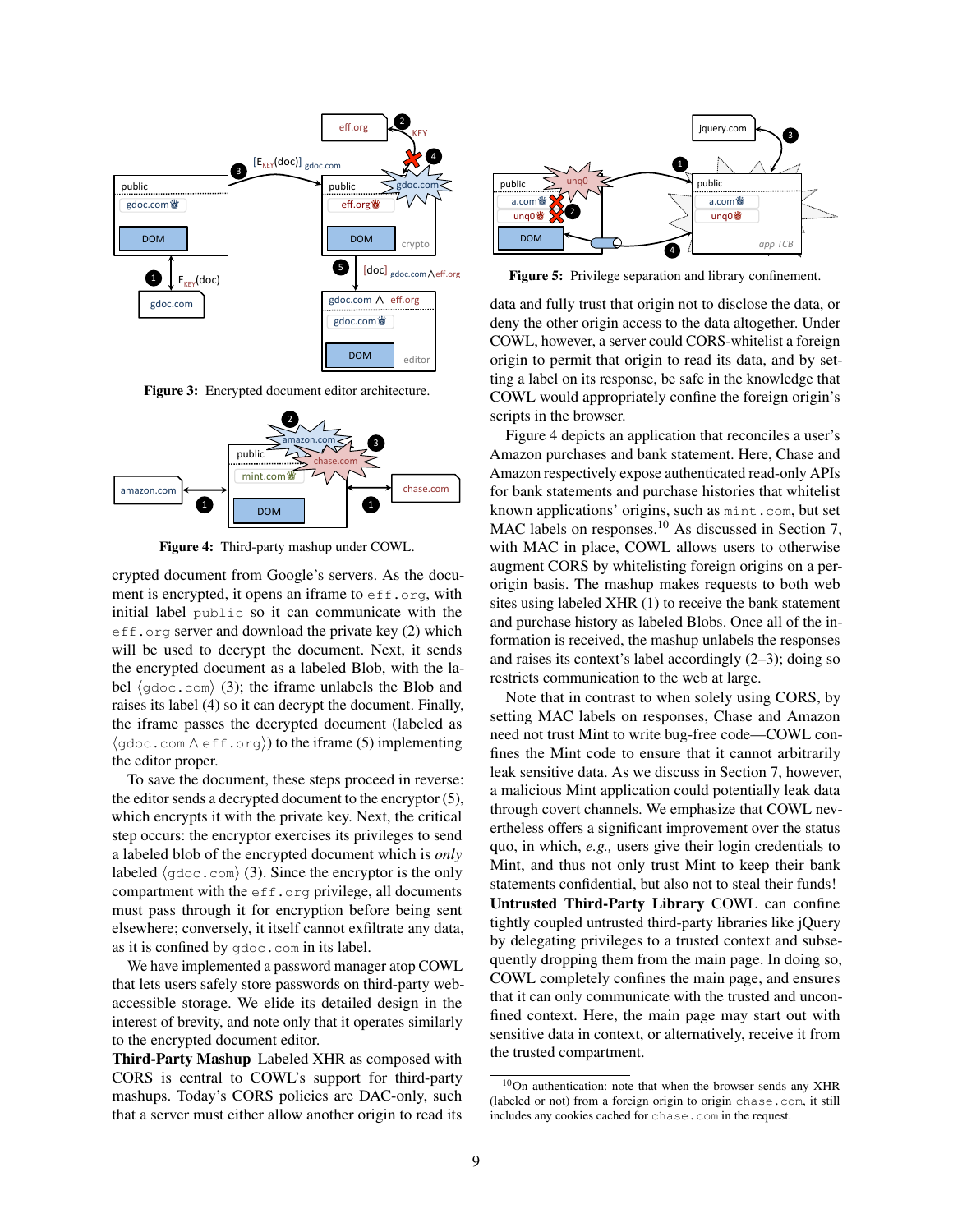```
interface Label :
  Label Label(String)
  Label and(String or Label)
  Label or(String or Label)
  bool subsumes(Label [,Privilege])
interface Privilege :
```
Privilege FreshPrivilege() Privilege combine(Privilege) **readonly attribute** Label asLabel

(a) Labels and privileges.

```
interface LabeledBlob :
 readonly attribute Label label
 readonly attribute Blob blob
```
(b) Labeled Blobs.

```
interface COWL :
  static void enable()
  static attribute Label label
  static attribute Label clearance
  static attribute Privilege privilege
interface LWorker :
  LWorker LWorker(String, Label
                  [, Privilege, object])
  postMessage(object)
  attribute EventHandler onmessage
```
(c) Labeled compartments.

Figure 6: COWL programming interface in simplified WebIDL.

Figure [5](#page-8-3) shows how to use COWL to confine the untrusted jQuery library referenced by a web page. The goal is to establish a separate DOM worker with the a.com privilege, while the main browsing context runs jQuery in confined fashion—without privileges or the ability to talk to the network. Initially the main browsing context holds the a.com privilege. The page generates a fresh origin unq0 and spawns a DOM worker (1), delegating it both privileges. The main context then drops its privileges and raises its label to  $\langle \text{unq0} \rangle$  (2). Finally, the trusted worker downloads jQuery (3) and injects the script content into the main context's DOM (4). When the library is loaded, the main context becomes untrusted, but also fully confined. As the trusted DOM worker holds both privileges, it can freely modify the DOM of the main context, as well as communicate with the wider web. One may view this DOM worker as a *firewall* between the page proper (with the untrusted library) and the rest of the world.

## <span id="page-9-0"></span>5 IMPLEMENTATION

We implemented COWL in Firefox 31.0a1 and Chromium 31.0.1612.0. Because COWL operates at a context granularity, it admits an implementation as a new DOM-level API for the Gecko and Blink layout engines, without any changes to the browsers' JavaScript engines. Figure [6](#page-9-1) shows the core parts of this API. We focus on the Fire-

<span id="page-9-3"></span>

| <b>Channel</b>                 | Mechanism                                |
|--------------------------------|------------------------------------------|
| postMessage                    | Cross-compartment wrappers <sup>11</sup> |
| DOM window properties          | Cross-compartment wrappers               |
| Content loading                | <b>CSP</b>                               |
| <b>XHR</b>                     | $CSP + DOM$ interposition                |
| Browser storage                | $SOP + CSP$ (sandbox)                    |
| Other $(e.g.,$ if rame height) | DOM interposition                        |

| Table 1: Confining code from exfiltrating data using existing |  |  |
|---------------------------------------------------------------|--|--|
| browser mechanisms.                                           |  |  |

fox implementation and only describe the Chromium one where the two diverge non-trivially.

### 5.1 Labeled Browsing Contexts

Gecko's existing isolation model relies on JavaScript compartments, *i.e.,* disjoint JavaScript heaps, both for efficient garbage collection and security isolation [\[40\]](#page-15-14). To achieve isolation, Gecko performs all cross-compartment communication (*e.g.,* postMessage between iframes) through *wrappers* that implement the object-capability *membrane* pattern [\[21,](#page-14-8) [22\]](#page-14-9); membranes enable sound reasoning about "border crossing" between compartments. Wrappers ensure that an object in one compartment can never directly reference another object in a different compartment. Wrappers also include a security policy, which enforces all inter-compartment access control checks specified by the SOP. Security decisions are made with respect to a compartment's security principal, which contains the origin and CSP of the compartment.

Since COWL's security model is very similar to this existing model, we can leverage these wrappers to introduce COWL's new security policies. We associate a label, clearance, and privilege with each compartment alongside the security principal. Wrappers consider all of these properties together when making security decisions.

Intra-Browser Confinement As shown in Table [1,](#page-9-3) we rely on wrappers to confine cross-compartment communication. Once confinement mode is enabled, we "recompute" all cross-compartment wrappers to use our MAC wrapper policy and thereby ensure that all subsequent cross-compartment access is mediated not only by the SOP, but also by confinement. For postMessage, our policy ensures that the receiver's label subsumes that of the sender (taking the receiver's privileges into consideration); otherwise the message is silently dropped. For a cross-compartment DOM property access, we additionally check that the sender's label subsumes that of the receiver—*i.e.,* that the labels of the compartments are equivalent after considering the sender's privileges (in addition to the same-origin check performed by the SOP).

Blink's execution contexts (the dual to Gecko's compartments) do not rely on wrappers to enforce crosscontext access control. Instead, Blink implements the

<span id="page-9-2"></span><sup>&</sup>lt;sup>11</sup> Since the Chromium architecture does not have cross-compartment wrappers, we modify the DOM binding code to insert label checks.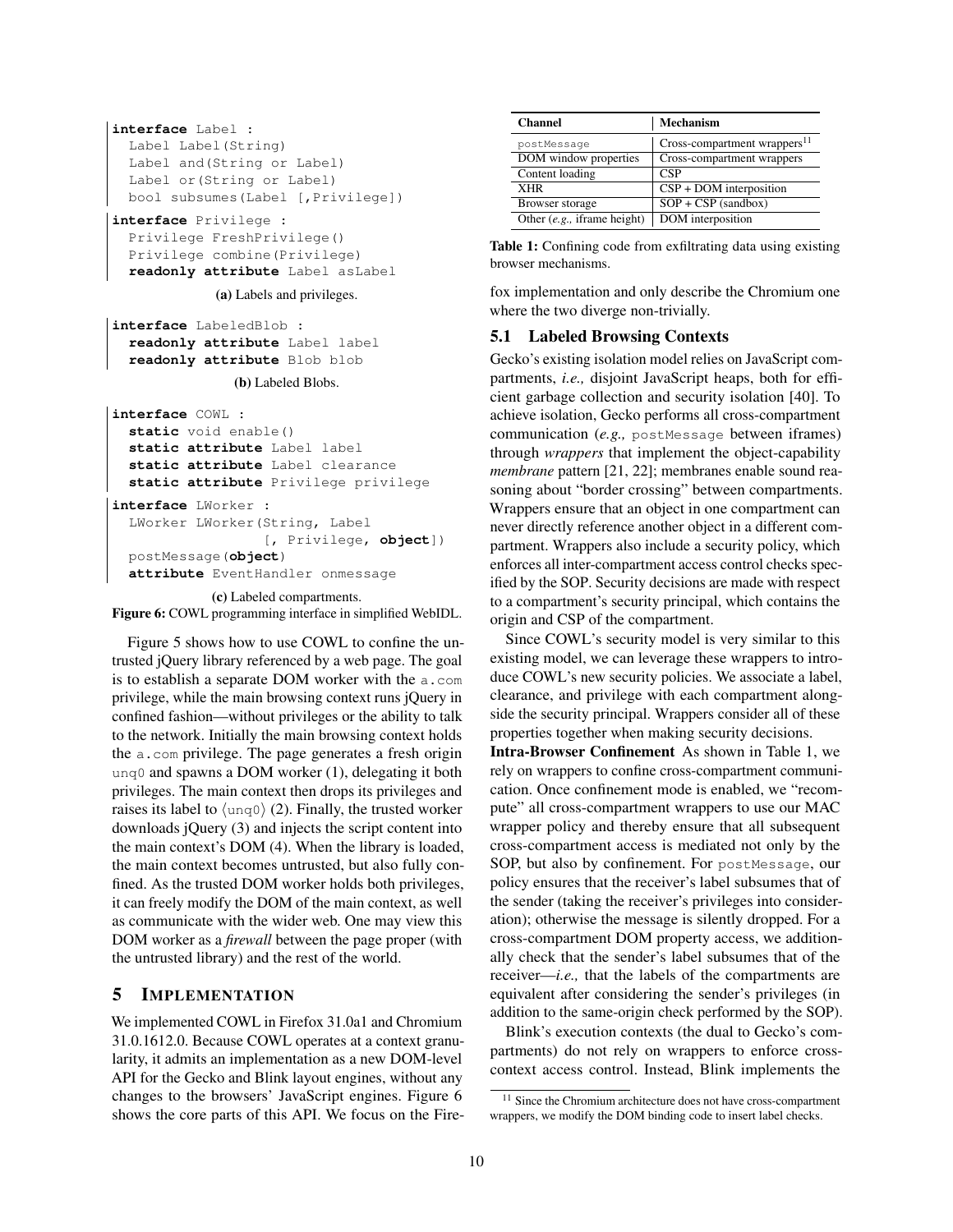SOP security checks in the DOM binding code for a limited subset of DOM elements that may allow cross-origin access. Since COWL policies are more fine-grained, we modified the binding code to extend the security checks to all DOM objects and also perform label checks when confinement mode is enabled. Unfortunately, without wrappers, shared references cannot efficiently be revoked (*i.e.,* without walking the heap). Hence, before enabling confinement mode, a page can create a same-origin iframe with which it shares references, and the iframe can thereafter leak any data from the parent even if the latter's label is raised. To prevent this eventuality, our current Chromium API allows senders to disallow unlabeling Blobs if the target created any children before entering confinement mode.

Our implementations of LWorkers, whose API appears in Figure [6c,](#page-9-1) reuse labeled contexts straightforwardly. In fact, the LWorker constructor simply creates a new compartment with a fresh origin that contains a fresh JavaScript global object to which we attach the XHR constructor, COWL API, and primitives for communicating with the parent (*e.g.*, postMessage). Since LWorkers may have access to their parents' DOM, however, our wrappers distinguish them from other contexts to bypass SOP checks and only restrict DOM access according to MAC. This implementation is very similar to the content scripts used by Chrome and Firefox extensions [\[10,](#page-14-10) [26\]](#page-14-11). Browser-Server Confinement As shown in Table [1,](#page-9-3) we confine external communication (including XHR, content loading, and navigation) using CSP. While CSP alone is insufficient for providing flexible confinement, $^{12}$  $^{12}$  $^{12}$  it sufficiently addresses our external communication concern by precisely controlling from where a page loads content, performs XHR requests to, *etc.* To this end, we set a custom CSP policy whenever the compartment label changes, *e.g.,* with COWL.label. For instance, if the effective compartment label is Label ("https://bank.ch").and ("https://amazon.com"), all the underlying CSP directives are set to 'none' (*e.g.,* default-src 'none'), disallowing all network communication. We also disable navigation with the 'sandbox' directive [\[46](#page-15-15)[–48\]](#page-15-16).

Browser Storage Confinement As shown in Table [1,](#page-9-3) we use the sandbox directive to restrict access to storage (*e.g.,* cookies and HTML5 local storage [\[47\]](#page-15-1)), as have other systems [\[5\]](#page-14-12). We leave the implementation of labeled storage as future work.

## <span id="page-10-0"></span>6 EVALUATION

Performance largely determines acceptance of new browser features in practice. We evaluate the performance

<span id="page-10-2"></span>

|              | Firefox |           |         | <b>Chromium</b> |              |              |
|--------------|---------|-----------|---------|-----------------|--------------|--------------|
|              | vanilla | unlabeled | labeled | vanilla         | ु<br>unlabel | labeled      |
| New iframe   | 14.4    | 14.5      | 14.4    | 50.6            | 48.7         | 51.8         |
| New worker   | 15.9    | 15.4      | $0.9+$  | 18.9            | 18.9         | $3.3\dagger$ |
| Iframe comm. | 0.11    | 0.11      | 0.12    | 0.04            | 0.04         | 0.04         |
| XHR comm     | 3.5     | 3.6       | 3.7     | 7.0             | 7.4          | 7.2          |
| Worker comm. | 0.20    | 0.24      | 0.031   | 0.07            | 0.07         | 0.031        |

Table 2: Micro-benchmarks, in milliseconds.

of COWL by measuring the cost of our new primitives as well as their impact on legacy web sites that do not use COWL's features. Our experiments consist of microbenchmarks of API functions and end-to-end benchmarks of our example applications. We conducted all measurements on a 4-core i7-2620M machine with 16GB of RAM running GNU/Linux 3.13. The browser retrieved applications from the Node.js web server over the loopback interface. We note that these measurements are harsh for COWL, in that they omit network latency and the complex intra-context computation and DOM rendering of real-world applications, all of which would mask COWL's overhead further. Our key findings include:

- $\triangleright$  COWL's latency impact on legacy sites is negligible.
- $\triangleright$  Confining code with LWorkers is inexpensive, especially when compared to iframes/Workers. Indeed, the performance of our end-to-end confined password checker is only 5 ms slower than that of an inlined script version.
- $\triangleright$  COWL's incurs low overhead when enforcing confinement on mashups. The greatest overhead observed is 16% (for the encrypted document editor). Again, the absolute slowdown of 16 ms is imperceptible by users.

#### 6.1 Micro-Benchmarks

Context Creation Table [2](#page-10-2) shows micro-benchmarks for the stock browsers (vanilla), the COWL browsers with confinement mode turned off (unlabeled), and with confinement mode enabled (labeled). COWL adds negligible latency to compartment creation; indeed, except for LWorkers (†), the differences in creation times are of the order of measurement variability. We omit measurements of labeled "normal" Workers since they do not differ from those of unlabeled Workers. We attribute COWL's iframecreation speedup in Chromium to measurement variability. We note that the cost of creating LWorkers is considerably less than that for "normal" Workers, which run in separate OS threads (†).

Communication The iframe, worker, and XHR communication measurements evaluate the round-trip latencies across iframes, workers, and the network. For the XHR benchmark, we report the cost of using the labeled XHR constructor averaged over 10,000 requests. Our

<span id="page-10-1"></span><sup>12</sup> There are two primary reasons. First, JavaScript code cannot (yet) modify a page's CSP. And, second, CSP does not (yet) provide a directive for restricting in-browser communication, *e.g.,* with postMessage.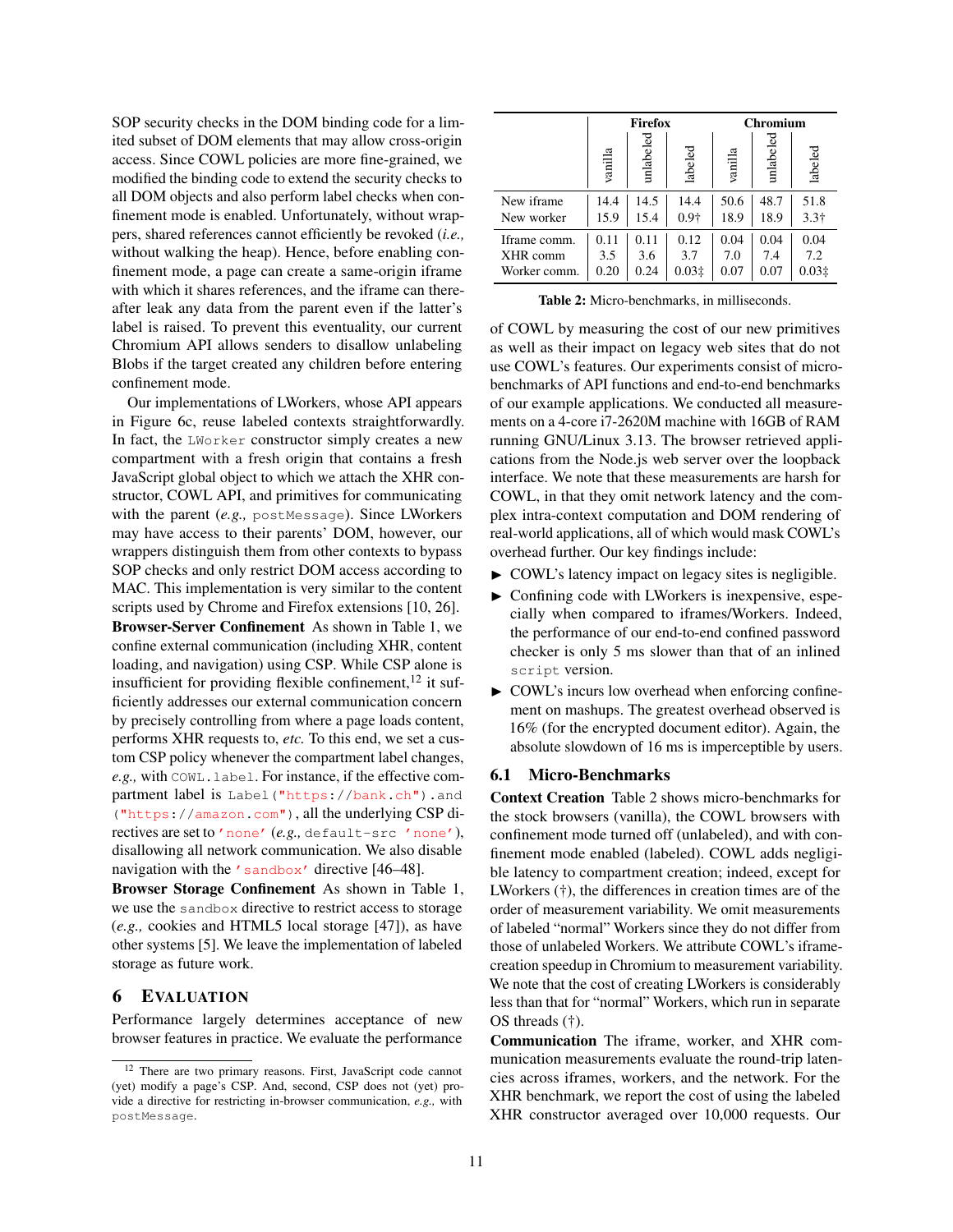Chromium implementation uses an LWorker to wrap the unmodified XHR constructor, so the cost of labeled XHR incorporates an additional cross-context call. As with creation, communicating with LWorkers (‡) is considerably faster than with "normal" Workers. This speedup arises because a lightweight LWorker shares an OS thread and event loop with their parent.

Labels We measured the cost of setting/getting the current label and the average cost of a label check in Firefox. For a randomly generated label with a handful of origins, these operations take on the order of one microsecond. The primary cost is recomputing cross-compartment wrappers and the underlying CSP policy, which ends up costing up to 13ms (*e.g.,* when the label is raised from public to a third-party origin). For many real applications, we expect raising the current label to be a rare occurrence. Moreover, there is much room for optimization (*e.g.,* porting COWL to the newest CSP implementation, which sets policies  $15\times$  faster [\[19\]](#page-14-13)).

DOM We also executed the Dromaeo benchmark suite [\[29\]](#page-14-14), which evaluates the performance of core functionality such as querying, traversing, and manipulating the DOM, in Firefox and Chromium. We found the performance of the vanilla and unlabeled browsers to be on par: the greatest slowdown was under 4%.

## 6.2 End-to-End Benchmarks

To focus on measuring COWL's overhead, we compare our apps against similarly compartmentalized but nonsecure apps—*i.e.*, apps that perform no security checks. Password-Strength Checker We measure the average duration of creating a new LWorker, fetching an 8 KB checker script based on [\[24\]](#page-14-15), and checking a password sixteen characters in length. The checker takes an average of 18 ms (averaged over ten runs) on Firefox (labeled), 4 ms less than using a Worker on vanilla Firefox. Similarly, the checker running on labeled Chromium is 5 ms faster than the vanilla counterpart (measured at 54 ms). In both cases COWL achieves a speedup because its LWorkers are cheaper than normal Workers. However, these measurements are roughly 5 ms slower than simply loading the checker using an unsafe script tag.

Encrypted Document Editor We measure the end-toend time taken to load the application and encrypt a 4 KB document using the SJCL AES-128 library [\[32\]](#page-15-17). The total run time includes the time taken to load the document editor page, which in turn loads the encryption-layer iframe, which further loads the editor proper. On Firefox (labeled) the workload completes in 116 ms; on vanilla Firefox, a simplified and unconfined version completes in 100ms. On Chromium, the performance measurements were comparable; the completion time was within 1ms of 244ms. The most expensive operation in the COWLenabled Firefox app is raising the current label, since it

requires changing the underlying document origin and recomputing the cross-compartment wrappers and CSP.

Third-Party Mashup We implemented a very simple third-party mashup application that makes a labeled XHR request to two unaffiliated origins, each of which produces a response containing a 27-byte JSON object with a numerical property, and sums the responses together. The corresponding vanilla app is identical, but uses the normal XHR object. In both cases we use CORS to permit cross-origin access. The Firefox (labeled) workload completes in 41 ms, which is 6 ms slower than the vanilla version. As in the document editor the slowdown derives from raising the current label, though in this case only for a single iframe. On Chromium (labeled) the workload completes in 55 ms, 2 ms slower than the vanilla one; the main slowdown here derives from our implementing labeled XHR with a wrapping LWorker.

Untrusted Third-Party Library We measured the load time of a banking application that incorporates jQuery and a library that traverses the DOM to replace phone numbers with links. The latter library uses XHR in attempt to leak the page's content. We compartmentalize the main page into a public outer component and a sensitive iframe containing the bank statement. In both compartments, we place the bank's trusted code (which loads the libraries) in a trusted labeled DOM worker with access to the page's DOM. We treat the rest of the code as untrusted. As our current Chromium implementation does not yet support DOM access for LWorkers, we only report measurements for Firefox. The measured latency on Firefox (labeled) is 165 ms, a 5 ms slowdown when compared to the unconfined version running on vanilla Firefox. Again, COWL prevents sensitive content from being exfiltrated and incurs negligible slowdown.

# <span id="page-11-0"></span>7 DISCUSSION AND LIMITATIONS

We now discuss the implications of certain facets of COWL's design, and limitations of the system.

User-Configured Confinement Recall that in the statusquo web security architecture, to allow cross-origin sharing, a server must grant individual foreign origins access to its data with CORS in an all-or-nothing, DAC fashion. COWL improves this state of affairs by allowing a COWL-aware server to more finely restrict how its shared data is disseminated—*i.e.,* when the server grants a foreign origin access to its data, it can confine the foreign origin's script(s) by setting a label on responses it sends the client.

Unfortunately, absent a permissive CORS header that whitelists the origins of applications that a user wishes to use, the SOP prohibits foreign origins from reading responses from the server, even in a COWL-enabled browser. Since a server's operator may not be aware of all applications its users may wish to use, the result is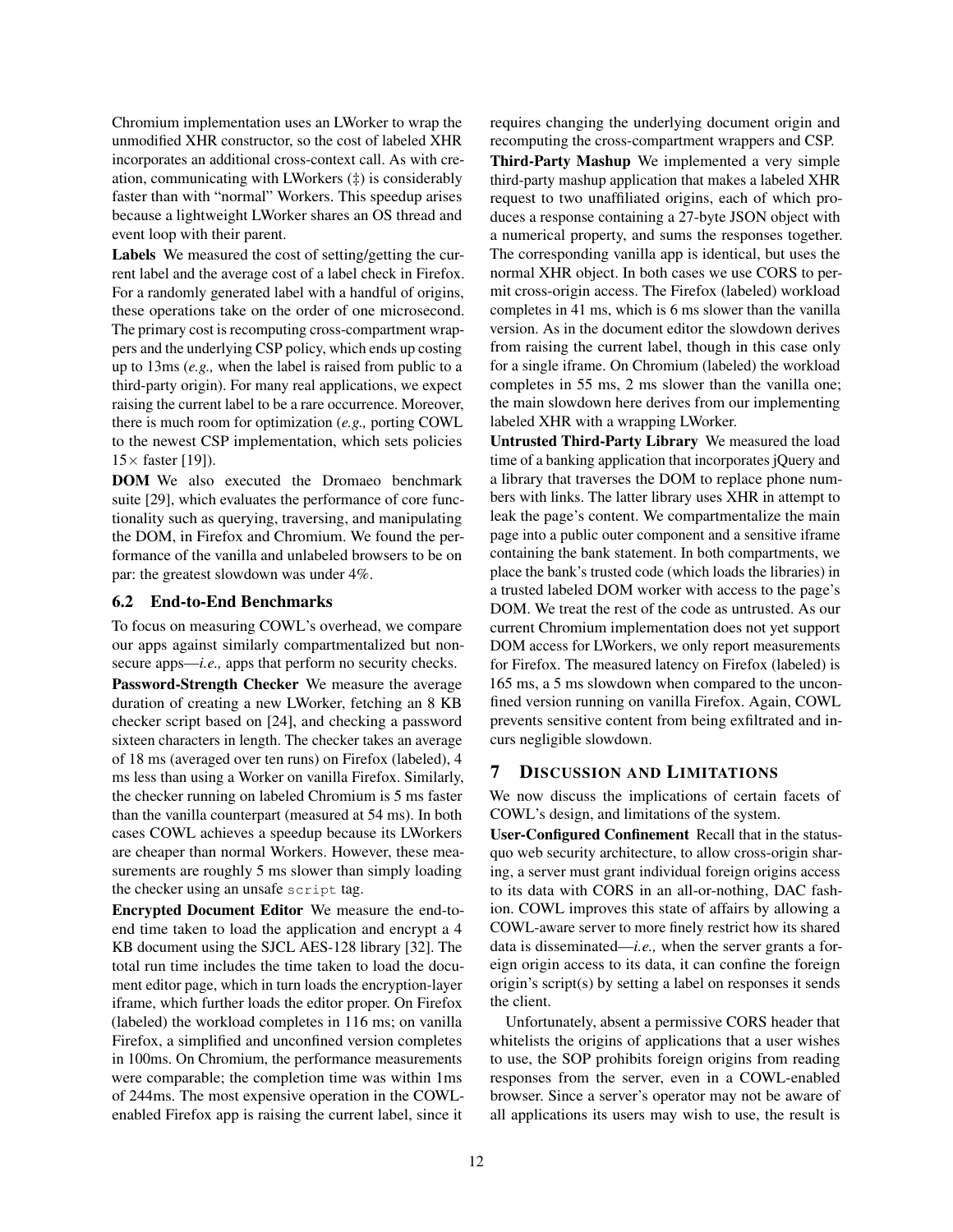usually the same status-quo unpalatable choice between functionality and privacy—*e.g.,* give one's bank login credentials to Mint, or one cannot use the Mint application. For this reason, our COWL implementation lets browser users augment CORS by configuring for an origin (*e.g.,* chase.com) any foreign origins (*e.g.,* mint.com, benjamins.biz) they wish to additionally whitelist. In turn, COWL will confine these client-whitelisted origins (*e.g.,* mint.com) by labeling every response from the configured origin (chase.com). COWL obeys the serversupplied label when available and server whitelisting is *not* provided. Otherwise, COWL conservatively labels the response with a *fresh* origin (as described in Section [3.3\)](#page-7-1). The latter ensures that once the response has been inspected, the code cannot communicate with *any* server, including at the *same* origin, since such requests carry the risks of self-exfiltration [\[11\]](#page-14-4) and cross-site request forgery [\[39\]](#page-15-18).

Covert Channels In an ideal confinement system, it would always be safe to let untrusted code compute on sensitive data. Unfortunately, real-world systems such as browsers typically exhibit *covert* channels that malicious code may exploit to exfiltrate sensitive data. Since COWL extends existing browsers, we do not protect against covert channel attacks. Indeed, malicious code can leverage covert channels already present in today's browsers to leak sensitive information. For instance, a malicious script within a confined context may be able to modulate sensitive data by varying rendering durations. A less confined context may then in turn exfiltrate the data to a remote host [\[20\]](#page-14-16). It is important to note, however, that COWL does not introduce new covert channels our implementations re-purpose existing (software-based) browser isolation mechanisms (V8 contexts and Spider-Monkey compartments) to enforce MAC policies. Moreover, these MAC policies are generally more restricting than existing browser policies: they prevent unauthorized data exfiltration through *overt* channels and, in effect, force malicious code to resort to using covert channels.

The only fashion in which COWL relaxes status-quo browser policies is by allowing users to override CORS to permit cross-origin (labeled) sharing. Does this functionality introduce new risks? Whitelisting is user controlled (*e.g.,* the user must explicitly allow mint.com to read amazon.com and chase.com data), and code reading cross-origin data is subject to MAC (e.g., mint.com cannot arbitrarily exfiltrate the amazon.com or chase.com data after reading it). In contrast, today's mashups like mint.com ask users for their passwords. COWL is strictly an improvement: under COWL, when a user decides to trust a mashup integrator such as mint.com, she *only* trusts the app to not leak her data through covert channels. Nevertheless, users can make poor security choices. Whitelisting malicious origins would be no exception;

we recognize this as a limitation of COWL that must be communicated to the end-user.

A trustworthy developer can leverage COWL's support for *clearance* when compartmentalizing his application to ensure that only code that actually relies on cross-origin data has access to it. Clearance is a label that serves as an upper bound on a context's current label. Since COWL ensures that the current label is adjusted according to the sensitivity of the data being read, code cannot read (and thus leak) data labeled above the clearance. Thus, Mint can assign a "low" clearance to untrusted third-party libraries, *e.g.,* to keep chase.com's data confidential. These libraries will then not be able to leak such data through covert channels, even if they are malicious.

Expressivity of Label Model COWL uses DC labels [\[33\]](#page-15-10) to enforce confinement according to an information flow control discipline. Although this approach captures a wide set of confinement policies, it is not expressive enough to handle policies with a circular flow of information [\[6\]](#page-14-17) or some policies expressible in more powerful logics (*e.g.,* first order logic, as used by Nexus [\[30\]](#page-15-19)). DC labels are, however, as expressive as other popular label models [\[25\]](#page-14-18), including Myers and Liskov's Decentralized Label Model [\[27\]](#page-14-19). Our experience implementing security policies with them thus far suggests they are expressive enough to support featureful web applications.

We adopted DC labels largely because their fit with web origins pays practical dividends. First, as developers already typically express policies by whitelisting origins, we believe they will find DC labels intuitive to use. Second, because both DC labels and today's web policies are defined in terms of origins, the implementation of COWL can straightforwardly reuse the implementation of existing security mechanisms, such as CSP.

### 8 RELATED WORK

Existing browser confinement systems based on information flow control can be classified either as *fine-grained* or *coarse-grained*. The former associate IFC policies with individual objects, while the latter associate policies with entire browsing contexts. We compare COWL to previously proposed systems in both categories, then contrast the two categories' overall characteristics.

Coarse-grained IFC COWL shares many features with existing coarse-grained systems. BFlow [\[50\]](#page-15-8), for example, allows web sites to enforce confinement policies stricter than the SOP via *protection zones*—groups of iframes sharing a common label. However, BFlow cannot mediate between mutually distrustful principals—*e.g.,* the encrypted document editor is not directly implementable with BFlow. This is because only asymmetric confinement is supported—a sub-frame cannot impose any restrictions on its parent. For the same reasons, BFlow cannot support applications that require security policies more flexible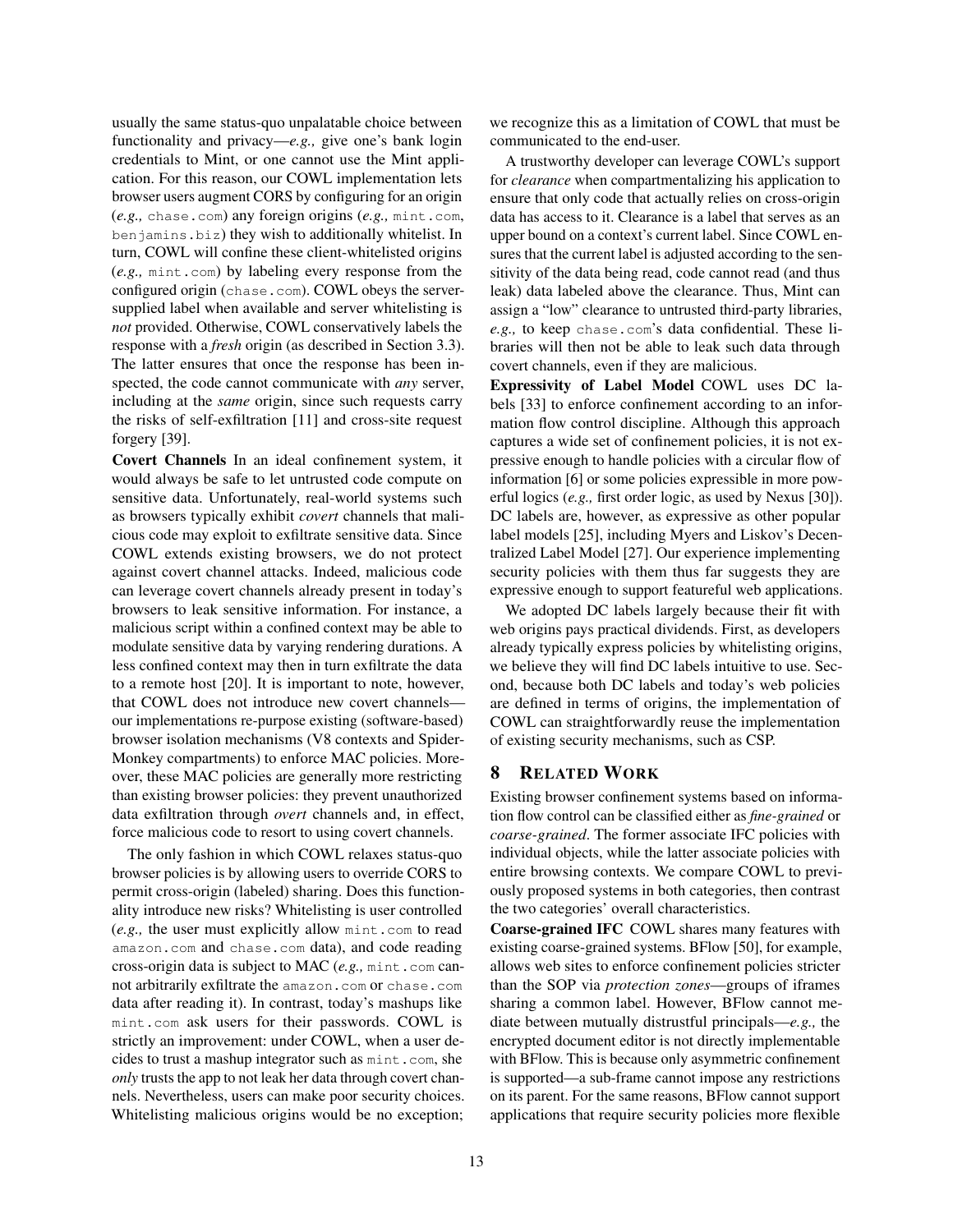than the SOP, such as our third-party mashup example. These differences reflect different goals for the two systems. BFlow's authors set out to confine untrusted thirdparty scripts, while we also seek to support applications that incorporate code from mutually distrusting parties.

More recently, Akhawe *et al.* propose the data-confined sandbox (DCS) system [\[5\]](#page-14-12), which allows pages to intercept and monitor the network, storage, and cross-origin channels of data: URI iframes. The limitation to data: URI iframes means DCS cannot confine the common case of a service provided in an iframe [\[31\]](#page-15-20). Like BFlow, DCS does not offer symmetric confinement, and does not incorporate functionality to let developers build applications like third-party mashups.

Fine-grained IFC Per-object-granularity IFC makes it easier to confine untrusted libraries that are closely coupled with trusted code on a page (*e.g.,* jQuery) and avoid the problem of *over-tainting,* where a single context accumulates taint as it inspects more data.

JSFlow [\[15\]](#page-14-20) is one such fine-grained JavaScript IFC system, which enforces policies by executing JavaScript in an interpreter written in JavaScript. This approach incurs a two order of magnitude slowdown. JSFlow's authors suggest that this cost makes JSFlow a better fit for use as a development tool than as an "always-on" privacy system for users' browsers. Additionally, JSFlow does not support applications that rely on policies more flexible than the SOP, such as our third-party mashup example.

The FlowFox fine-grained IFC system [\[12\]](#page-14-21) enforces policies with secure-multi execution (SME) [\[13\]](#page-14-22). SME ensures that no leaks from a sensitive context can leak into a less sensitive context by executing a program multiple times. Unlike JSFlow and COWL, SME is not amenable to scenarios where declassification plays a key role (*e.g.,* the encrypted editor or the password manager). FlowFox's labeling of user interactions and metadata (history, screen size, *etc.*) do allow it to mitigate history sniffing and behavior tracking; COWL does not address these attacks.

While fine-grained IFC systems may be more convenient for developers, they impose new language semantics for developers to learn, require invasive modifications to the JavaScript engine, and incur greater performance overhead. In contrast, because COWL repurposes familiar isolation constructs and does not require JavaScript engine modifications, it is relatively straightforward to add to legacy browsers. It also only adds overhead to cross-compartment operations, rather than to all JavaScript execution. The typically short lifetime of a browsing context helps avoid excessive accumulation of taint. We conjecture that coarse-grained and fine-grained IFC are equally expressive, provided one may use arbitrarily many compartments—a cost in programmer convenience. Finally, coarse- and fine-grained mechanisms are not mutually exclusive. For instance, to confine legacy

(non-compartmentalized) JavaScript code, one could deploy JSFlow within a COWL context.

Sandboxing The literature on sandboxing and secure subsets of JavaScript is rich, and includes Caja [\[1\]](#page-14-23), BrowserShield [\[28\]](#page-14-24), WebJail [\[37\]](#page-15-21), TreeHouse [\[18\]](#page-14-25), JSand [\[4\]](#page-14-26), SafeScript [\[36\]](#page-15-22), Defensive JavaScript [\[9\]](#page-14-27), and Embassies [\[16\]](#page-14-28)). While our design has been inspired by some of these systems (*e.g.,* TreeHouse), the usual goals of these systems are to mediate security-critical operations, restrict access to the DOM, and restrict communication APIs. In contrast to the mandatory nature of confinement, however, these systems impose most restrictions in discretionary fashion, and are thus not suitable for building some of the applications we consider (in particular, the encrypted editor). Nevertheless, we believe that access control and language subsets are crucial complements to confinement for building robustly secure applications.

### 9 CONCLUSION

Web applications routinely pull together JavaScript contributed by parties untrusted by the user, as well as by mutually distrusting parties. The lack of confinement for untrusted code in the status-quo browser security architecture puts users' privacy at risk. In this paper, we have presented COWL, a label-based MAC system for web browsers that preserves users' privacy in the common case where untrusted code computes over sensitive data. COWL affords developers flexibility in synthesizing web applications out of untrusted code and services while preserving users' privacy. Our positive experience building four web applications atop COWL for which privacy had previously been unattainable in status-quo web browsers suggests that COWL holds promise as a practical platform for preserving privacy in today's pastiche-like web applications. And our measurements of COWL's performance overhead in the Firefox and Chromium browsers suggest that COWL's privacy benefits come at negligible end-to-end cost in performance.

## ACKNOWLEDGEMENTS

We thank Bobby Holley, Blake Kaplan, Ian Melven, Garret Robinson, Brian Smith, and Boris Zbarsky for helpful discussions of the design and implementation of COWL. We thank Stefan Heule and John Mitchell for useful comments on formal aspects of the design. And we thank our shepherd Mihai Budiu and the anonymous reviewers for their helpful comments. This work was funded by DARPA CRASH under contract #N66001-10-2-4088, by the EPSRC under grant EP/K032542/1, the Swedish research agencies VR and STINT, the Barbro Osher Pro Suecia foundation, and by multiple gifts from Google (to Stanford and UCL). Deian Stefan and Edward Z. Yang are supported through the NDSEG Fellowship Program.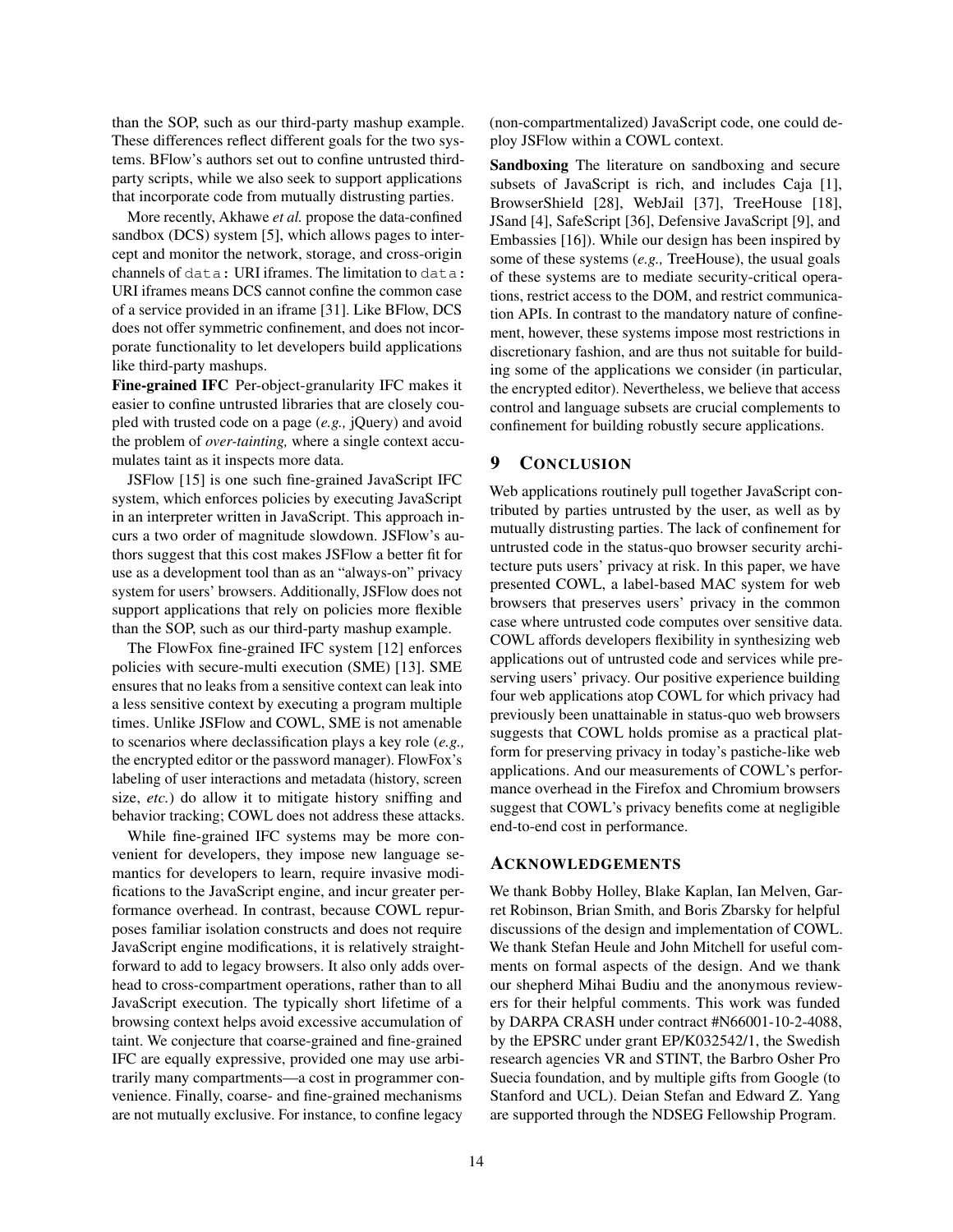## **REFERENCES**

- <span id="page-14-23"></span>[1] Google Caja. A source-to-source translator for securing JavaScript-based web content. [http://code.](http://code.google.com/p/google-caja/) [google.com/p/google-caja/](http://code.google.com/p/google-caja/), 2013.
- <span id="page-14-1"></span>[2] Mint. <http://www.mint.com/>, 2013.
- <span id="page-14-0"></span>[3] jQuery Usage Statistics: Websites using jQuery. [http://trends.builtwith.](http://trends.builtwith.com/javascript/jQuery) [com/javascript/jQuery](http://trends.builtwith.com/javascript/jQuery), 2014.
- <span id="page-14-26"></span>[4] P. Agten, S. Van Acker, Y. Brondsema, P. H. Phung, L. Desmet, and F. Piessens. JSand: complete clientside sandboxing of third-party JavaScript without browser modifications. In *ACSAC*, 2012.
- <span id="page-14-12"></span>[5] D. Akhawe, F. Li, W. He, P. Saxena, and D. Song. Data-confined HTML5 applications. In *ESORICS*, 2013.
- <span id="page-14-17"></span>[6] L. Badger, D. F. Sterne, D. L. Sherman, K. M. Walker, and S. A. Haghighat. Practical domain and type enforcement for UNIX. In *Security and Privacy*, 1995.
- <span id="page-14-2"></span>[7] A. Barth. The web origin concept. Technical report, IETF, 2011. URL [https://tools.ietf.](https://tools.ietf.org/html/rfc6454) [org/html/rfc6454](https://tools.ietf.org/html/rfc6454).
- <span id="page-14-3"></span>[8] A. Barth, C. Jackson, and J. Mitchell. Securing frame communication in browsers. *Communications of the ACM*, 52(6):83–91, 2009.
- <span id="page-14-27"></span>[9] K. Bhargavan, A. Delignat-Lavaud, and S. Maffeis. Language-based defenses against untrusted browser origins. In *USENIX Security*, 2013.
- <span id="page-14-10"></span>[10] N. Carlini, A. P. Felt, and D. Wagner. An evaluation of the Google Chrome extension security architecture. In *USENIX Security*, 2012.
- <span id="page-14-4"></span>[11] E. Y. Chen, S. Gorbaty, A. Singhal, and C. Jackson. Self-exfiltration: The dangers of browser-enforced information flow control. In *Web 2.0 Security and Privacy*, 2012.
- <span id="page-14-21"></span>[12] W. De Groef, D. Devriese, N. Nikiforakis, and F. Piessens. FlowFox: a web browser with flexible and precise information flow control. In *CCS*, 2012.
- <span id="page-14-22"></span>[13] D. Devriese and F. Piessens. Noninterference through Secure Multi-Execution. In *Security and Privacy*, 2010.
- <span id="page-14-5"></span>[14] P. Efstathopoulos, M. Krohn, S. VanDeBogart, C. Frey, D. Ziegler, E. Kohler, D. Mazières, F. Kaashoek, and R. Morris. Labels and event processes in the Asbestos operating system. In *OSDI*, 2005.
- <span id="page-14-20"></span>[15] D. Hedin, A. Birgisson, L. Bello, and A. Sabelfeld. JSFlow: tracking information flow in JavaScript and its APIs. In *SAC*, 2014.
- <span id="page-14-28"></span>[16] J. Howell, B. Parno, and J. R. Douceur. Embassies: Radically refactoring the Web. In *NSDI*, 2013.
- <span id="page-14-6"></span>[17] C. Hritçu, M. Greenberg, B. Karel, B. C. Pierce, and G. Morrisett. All your ifcexception are belong to us. In *Security and Privacy*, 2013.
- <span id="page-14-25"></span>[18] L. Ingram and M. Walfish. Treehouse: JavaScript sandboxes to help web developers help themselves. In *USENIX ATC*, 2012.
- <span id="page-14-13"></span>[19] C. Kerschbaumer. Faster Content Security Policy (CSP). [https://blog.mozilla.org/](https://blog.mozilla.org/security/2014/09/10/faster-csp/) [security/2014/09/10/faster-csp/](https://blog.mozilla.org/security/2014/09/10/faster-csp/), 2014.
- <span id="page-14-16"></span>[20] R. Kotcher, Y. Pei, P. Jumde, and C. Jackson. Crossorigin pixel stealing: timing attacks using CSS filters. In *CCS*, 2013.
- <span id="page-14-8"></span>[21] M. S. Miller. *Robust composition: towards a unified approach to access control and concurrency control*. PhD thesis, Johns Hopkins University, 2006.
- <span id="page-14-9"></span>[22] M. S. Miller and J. S. Shapiro. Paradigm regained: Abstraction mechanisms for access control. In *ASIAN*, 2003.
- <span id="page-14-7"></span>[23] M. S. Miller, K.-P. Yee, and J. Shapiro. Capability myths demolished. Technical Report SRL2003-02, Johns Hopkins University Systems Research Laboratory, 2003. [http://zesty.ca/capmyths/](http://zesty.ca/capmyths/usenix.pdf) [usenix.pdf](http://zesty.ca/capmyths/usenix.pdf).
- <span id="page-14-15"></span>[24] S. Moitozo. [http://www.geekwisdom.com/](http://www.geekwisdom.com/js/passwordmeter.js) [js/passwordmeter.js](http://www.geekwisdom.com/js/passwordmeter.js), 2006.
- <span id="page-14-18"></span>[25] B. Montagu, B. C. Pierce, and R. Pollack. A theory of information-flow labels. In *CSF*, June 2013.
- <span id="page-14-11"></span>[26] Mozilla. Add-on builder and SDK. [https://addons.mozilla.org/en-US/](https://addons.mozilla.org/en-US/developers/docs/sdk/) [developers/docs/sdk/](https://addons.mozilla.org/en-US/developers/docs/sdk/), 2013.
- <span id="page-14-19"></span>[27] A. C. Myers and B. Liskov. Protecting privacy using the decentralized label model. *TOSEM*, 9(4), 2000.
- <span id="page-14-24"></span>[28] C. Reis, J. Dunagan, H. J. Wang, O. Dubrovsky, and S. Esmeir. Browsershield: Vulnerability-driven filtering of dynamic HTML. *TWEB*, 1(3), Sept. 2007.
- <span id="page-14-14"></span>[29] J. Reisg. Dromaeo: JavaScript performance testing. <http://dromaeo.com/>, 2014.